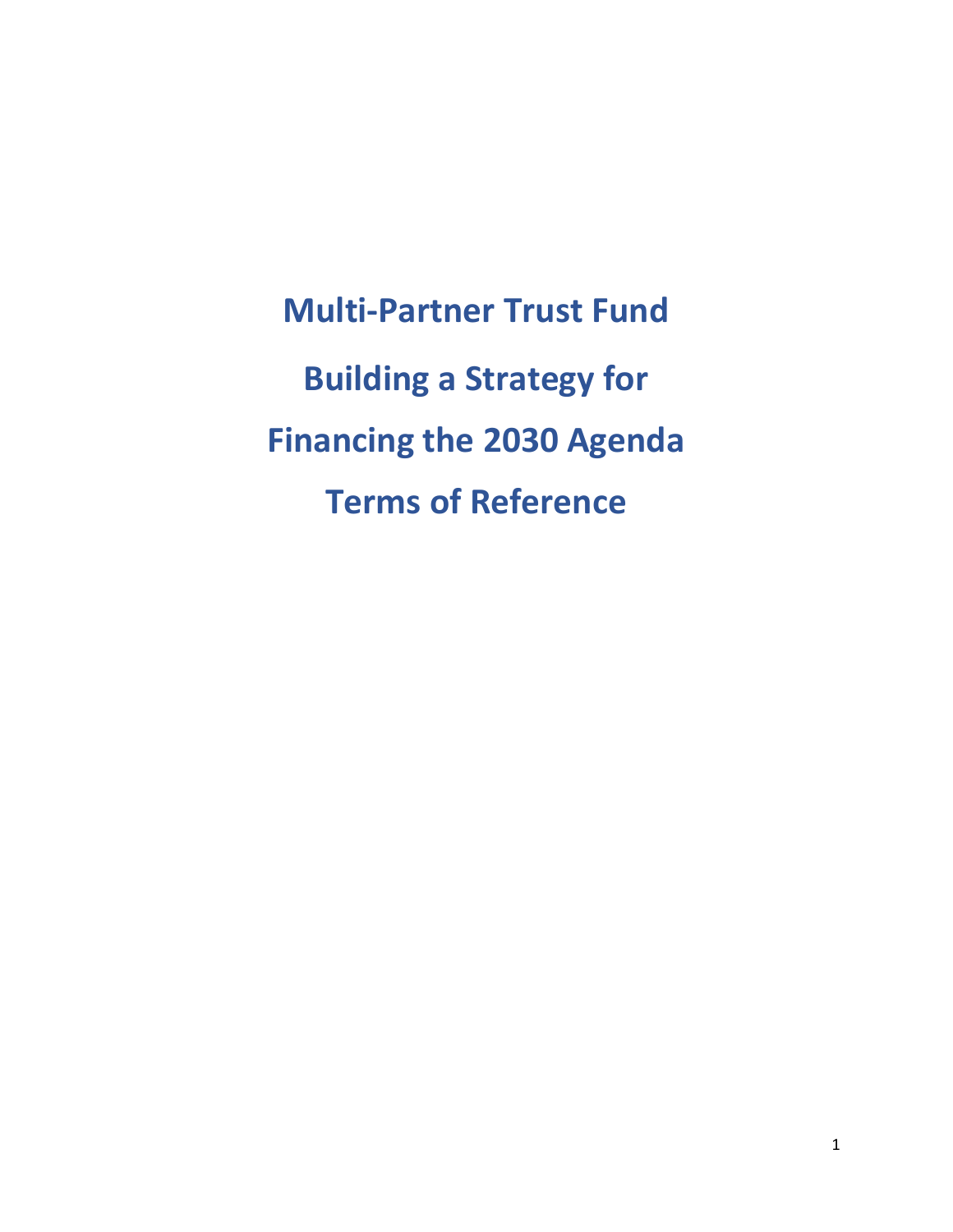## **Table of Contents**

| Annex 2. Indicative Budget by Work Stream and Participating UN Organisation 23 |  |
|--------------------------------------------------------------------------------|--|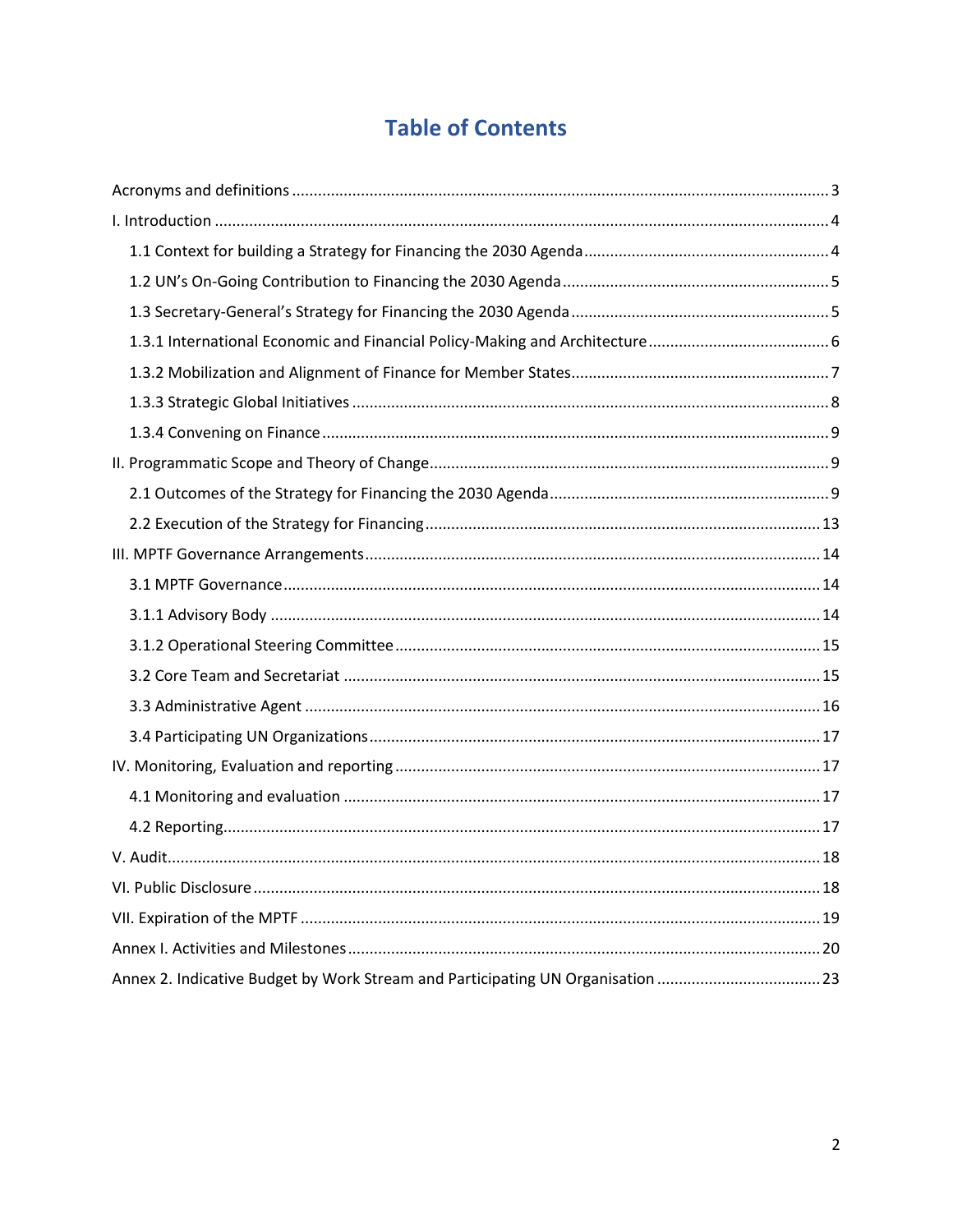# <span id="page-2-0"></span>Acronyms and definitions

| AAAA          | Addis Ababa Action Agenda                                                       |
|---------------|---------------------------------------------------------------------------------|
| <b>BRI</b>    | Belt and Road Initiative                                                        |
| DSG           | <b>Deputy Secretary-General</b>                                                 |
| <b>ECOSOC</b> | <b>Economic and Social Council</b>                                              |
| EOSG          | Executive Office of the Secretary-General                                       |
| FFD           | <b>Financing for Development</b>                                                |
| G7            | The Group of Seven                                                              |
| G20           | The Group of Twenty                                                             |
| <b>HLPF</b>   | High-Level Political Forum                                                      |
| IMF           | International Monetary Fund                                                     |
| <b>INDC</b>   | <b>Intended Nationally Determined Contributions</b>                             |
| LDC           | <b>Least Developed Countries</b>                                                |
| <b>MPTF</b>   | Multi-Partner Trust Fund                                                        |
| ODA           | official development assistance                                                 |
| SDG           | Sustainable Development Goals                                                   |
| <b>SIDS</b>   | <b>Small Island Developing States</b>                                           |
| SG            | Secretary-General                                                               |
| <b>UNCTAD</b> | United Nations Conference on Trade and Development                              |
| <b>UNCDF</b>  | United Nations Capital Development Fund                                         |
| <b>UNDESA</b> | United Nations Department of Economic and Social Affairs                        |
| <b>UNDP</b>   | United Nations Development Programme                                            |
| <b>UNEP</b>   | United Nations Environment Programme                                            |
| <b>UNFCCC</b> | United Nations Framework Convention on Climate Change                           |
| UNFCCC COP    | United Nations Framework Convention on Climate Change Conference of the Parties |
| V20           | <b>Vulnerable Group of Twenty</b>                                               |
| WBG           | World Bank Group                                                                |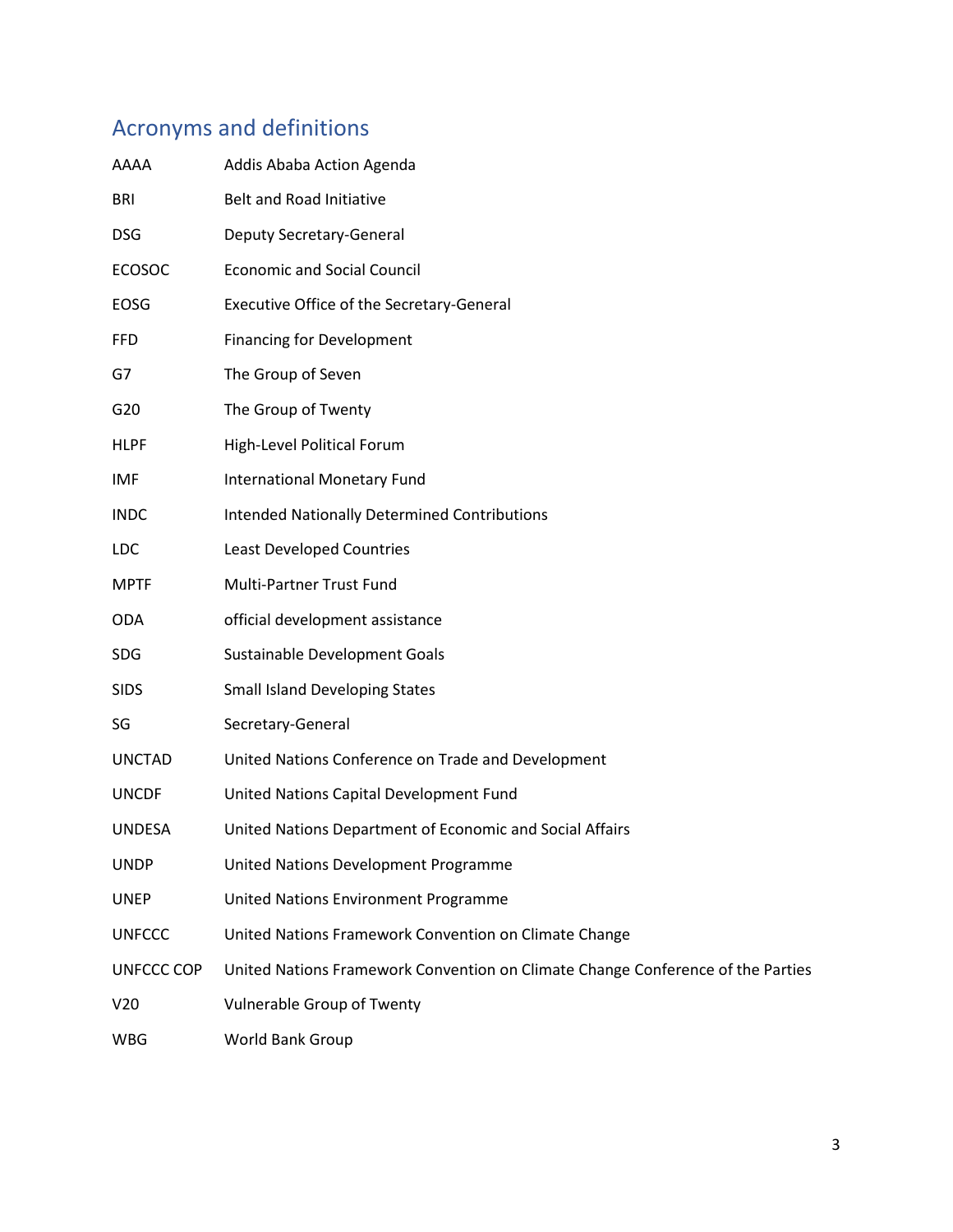### <span id="page-3-0"></span>I. Introduction

#### <span id="page-3-1"></span>1.1 Context for building a Strategy for Financing the 2030 Agenda

Financing is key to realizing the 2030 Agenda, including to meet the long-term objectives of the Paris Agreement on climate. Yet flowsto date have been wholly inadequate, with a financing gap in the trillions of dollars per annum. Increasing Official Development Assistance flows is critical, but in aggregate will always be a lower order of magnitude than overall financing requirements. Centrally, annual global savings of more than US\$7 trillion are not being effectively channeled to sustainable, productive and financially-rewarding uses. This failure of the financial system to effectively play its core intermediation role constrains the flows of investments needed to realize the 2030 Agenda, while perpetuating financing that runs counter to the 2030 Agenda, and therefore poses risks to savers worldwide, including pension and insurance policy-holders.

There are multiple causes of this historic failure, including: weaknesses in recipient countries' enabling environment and investment pipeline; insufficient public finance to meet financing needs; policy and market failures across the financial system itself, and international, economic conditions and policy approaches that do not advance sustainable development.

Progress is being made to overcome these shortfalls.

- *Much is being done to overcome pipeline weaknesses*, including through investment planning, and project and investment-friendly policy development by the private and public sectors. Action is also reflected in national planning exercises, such as the Intended Nationally Determined Contributions (INDCs) and Integrated National Financing Frameworks mandated through the Addis Ababa Action Agenda, and international cooperation such as the G20's Climate and Energy Action Plan.
- *Financial flows are being increased by using Official Development Assistance (ODA)*, both directly and via flows mediated through development finance institutions and other sources of public finance to catalyze private financial flows, largely by improving the risk-adjusted returns to private capital.
- *Action is increasing in overcoming financial system weaknesses*, domestically and internationally, that constrain financing for the 2030 Agenda, including actions advanced by the United Nation's Environment Inquiry into Design of a Sustainable Financial System, related country-level action from China to Brazil and from the Netherlandsto Kenya, related international action such as the Financial Stability Board's Task Force on Climate-Related Risk Disclosure, and the G20's Green Finance Study Group.
- *Some progress has been made in taking account of the broader impacts of economic and financial policy-making on the 2030 Agenda*, and how the 2030 Agenda, including the Paris Agreement on climate, should inform such policy making and underlying methodologies, with some action considering the impact of climate and financial exclusion on financial stability and macroeconomic conditions.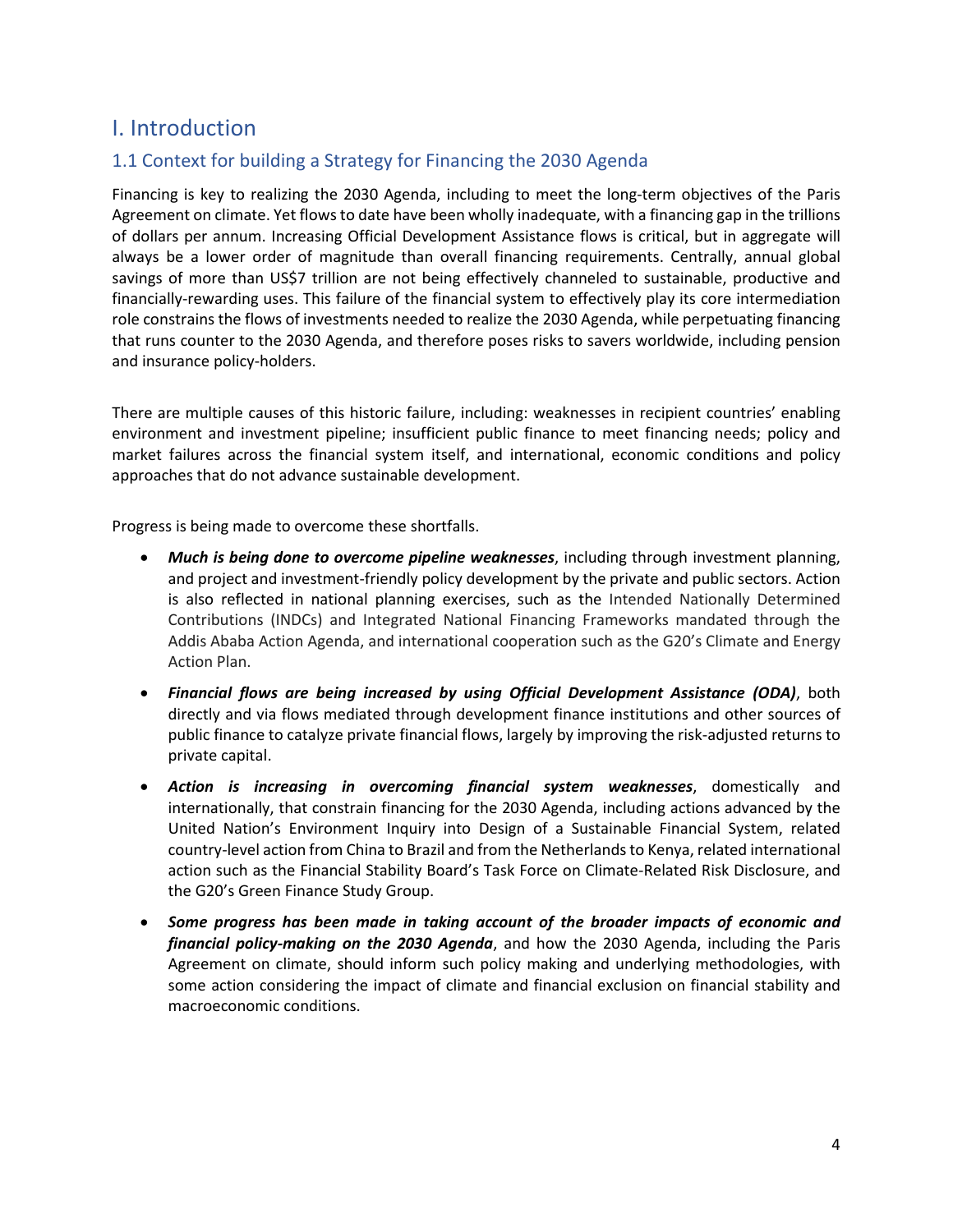#### <span id="page-4-0"></span>1.2 UN's On-Going Contribution to Financing the 2030 Agenda

*The UN has a mandate to support action on financing the 2030 Agenda*, as outlined in the Monterrey Consensus and the Addis Ababa Action Agenda. Building on this, the Inter-Agency Task Force on Financing for Development has progressed on-going reviews of practice and advanced policy debate through intergovernmental and wider dialogue, research, and the development of options for policy and market innovations.

The UN already plays a critical role in advancing financing for the 2030 Agenda.

- Centrally, the UN is *raising awareness and encouraging adoption of UN-brokered norms such as the 2030 Agenda and the Paris Agreement* - for example, through the United Nations Economic and Social Council (ECOSOC), the Financing for Development (FFD) Forum and the High-Level Political Forum (HLPF). As appropriate, this awareness raising effort can include the role of normsetting, building upon existing efforts on systemic and programmatic contributions to financing the 2030 Agenda through the many standard setting bodies convened by, or where there is active participation by the UN.
- *The UN is de-risking and increasing the returns to financing* through its core work on peace and security, humanitarian activities, and sustainable development cooperation. In effect, these core activities also have the unintended impact of improving the quality of the investment environment, especially relevant where the financing is large-scale over a sustained period requiring a stable and otherwise conducive political economy.
- Active engagement on a wide range of *explicit financing-related activities* at the country,regional and international levels. Many parts of the UN are engaged in explicit financing related activities, from UNDP's role in supporting the preparation of Integrated National Financing Frameworks and country-level investment plans, to the United Nations Capital Development Fund's (UNCDF) specific work on increasing the use of digital finance for improved financial inclusion, to DESA, UNCTAD and UN Environment's work internationally in key forums such as the G20 and the G7 in encouraging the alignment of financial and economic policy with sustainable development, and the UN-wide work under the "Invest in Humanity" banner to develop financing strategies for the humanitarian, development and peace nexus.

#### <span id="page-4-1"></span>1.3 Secretary-General's Strategy for Financing the 2030 Agenda

The Secretary-General recognizes that to secure inclusive, balanced growth and sustainable development it is crucial that the global financial system more effectively fulfils its purpose in mobilizing and channeling both private and public finance. Therefore, action is needed on policy, cooperation and market developments at both the domestic and international level, including:

- **Boosting domestic public and private savings**, as the most important source of financing for the 2030 Agenda in most countries.
- **Generating a broader array of international financing options** to provide countries with greater options for achieving the 2030 Agenda and goals of the Paris Agreement.
- **Aligning national financial systems with the 2030 Agenda and article 2.1.(c) of the Paris Agreement,** through cooperative policies, regulations, standards and non-statutory norms.
- **Aligning international economic and financial policy-making** with the above three priorities and the rest of the 2030 Agenda.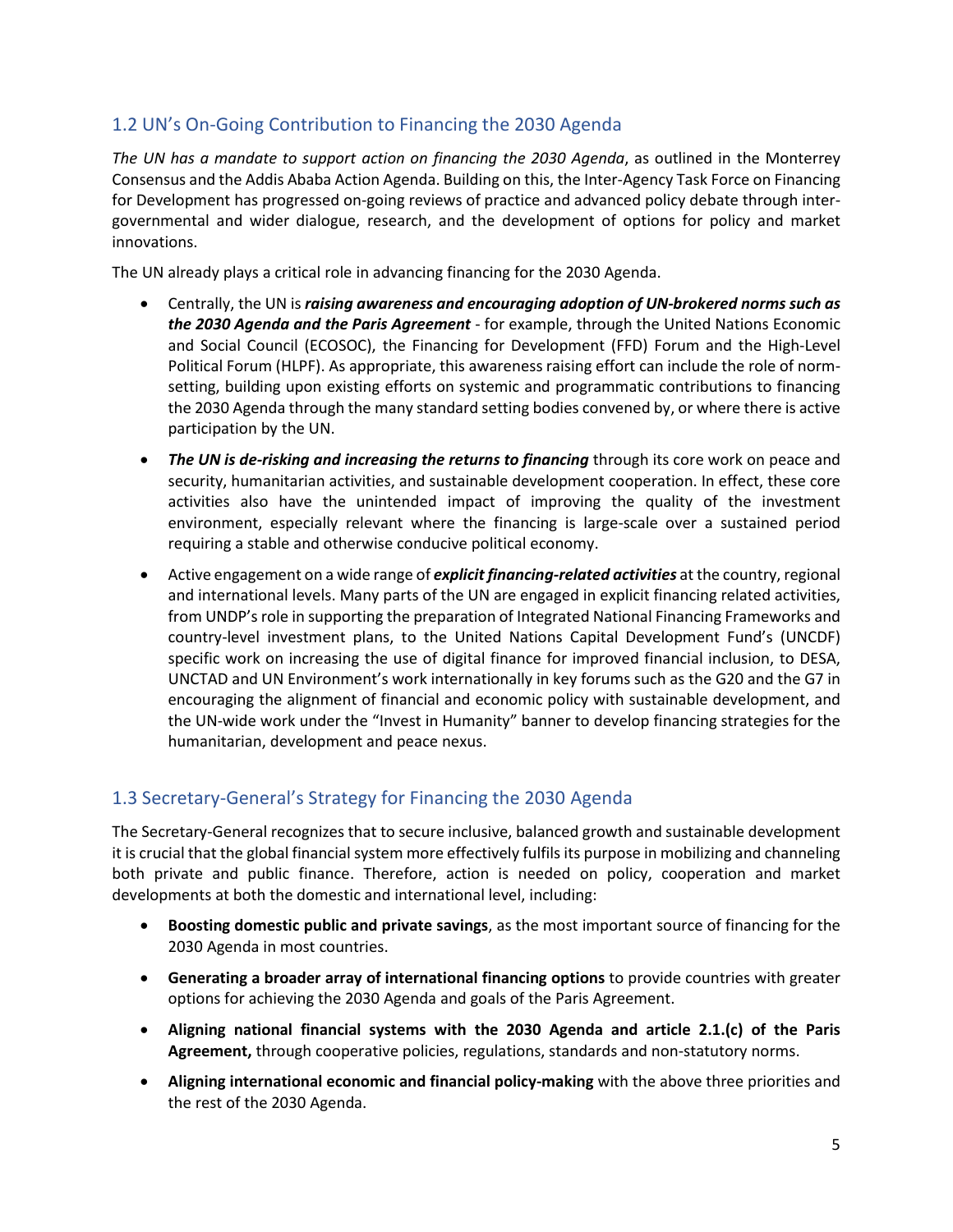**Harnessing major shifts in the financing landscape to the needs of the 2030 Agenda and in line with article 2.1.(c) of the Paris Agreement.**

To address these challenges, the Secretary-General's Strategy on Financing the 2030 Agenda will build on the UN's substantial financing work, and seek to accelerate progress in areas where the Secretary-General's leadership can make a significant difference, notably in promoting seven spheres of action towards realising the 2030 Agenda for Sustainable Development and the Paris Agreement on Climate Change:

- 1. A *narrative for a 'fair globalization'* that identifies the practical links with financial and economic policy-making and architecture.
- 2. *Enabling conditions that supports the mobilisation and effective use of finance*.
- 3. *Financial and economic policy-making and architecture*.
- 4. *Financial innovations* that support the flow of financing.
- 5. The *power of digitalisation to mobilise and align financing*.
- 6. The alignment of *major investment initiatives*.
- 7. The end of *illicit financial flows* resulting from weak tax cooperation and other shortfalls in the governance of the international financial system.

As a contribution to advancing these seven spheres for action, this Multi-Partner Trust Fund on Building a Strategy for Financing the 2030 Agenda will focus on the following four work streams.

#### <span id="page-5-0"></span>1.3.1 International Economic and Financial Policy-Making and Architecture

*The Secretary-General can encourage the alignment of international financial and economic policy making with the 2030 Agenda through a variety of measures, with a particular focus on policy-making that enables more effective use of domestic savings and international financing flows whilst emphasizing the continued and central importance of official development assistance.*

There is an historic opportunity for progressing the 2030 Agenda as a core normative basis, specifically, in assessing options for and evaluating progress in aligning key international macroeconomic, fiscal and economic, and financial planning frameworks with sustainable development outcomes. This opportunity has been increased with greater understanding of the relevance of climate change to financial stability and overall sound economic conditions.

This historic opportunity can be grasped through leadership, collaboration and sound analytical work. Some work streams are best suited to bilateral engagements, such as with the International Monetary Fund (IMF) and the World Bank Group (WBG). Others require a broader engagement, such as through the G20, or can best be progressed directly through UN-hosted processes, such as the Inter-Agency Task Force on Financing for Development.

The G20, first under the Chinese and then the German Presidencies in 2016 and 2017, has drawn in the 2030 Agenda as one basis for framing its work in furthering 'balanced, sustained growth'. Recognizing such changed circumstances, the G20 Eminent Persons Group on Global Financial Governance will use the 2030 Agenda as a basis for assessing options for making recommendations to changes in the Bretton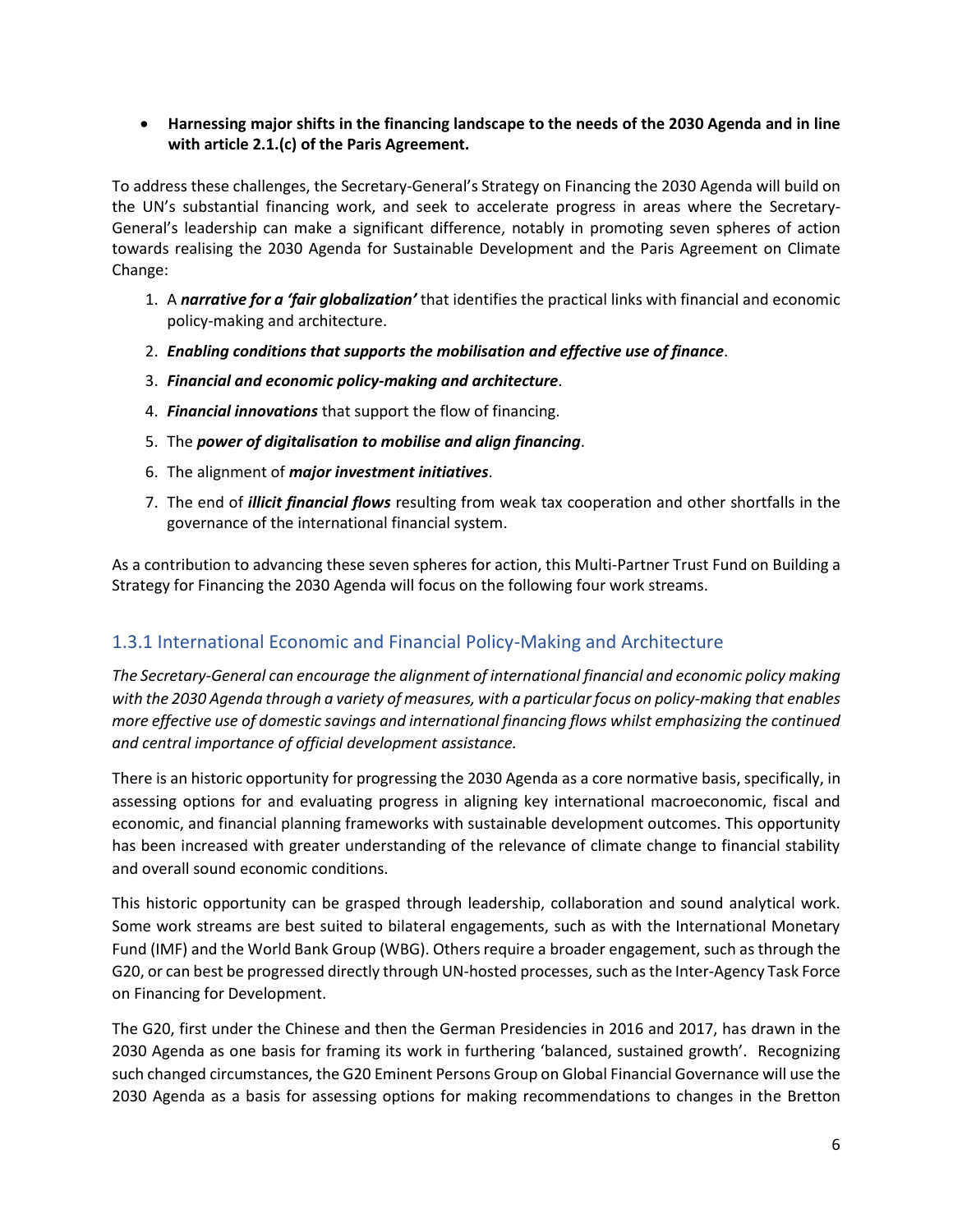Woods and broader financial architecture. Similarly, there is an openness to reviewing the place of the 2030 Agenda and the Paris Agreement in key policy and assessment frameworks, such as the IMF's Article IV and the joint IMF and WBG's Financial Sector Assessment Program.

#### <span id="page-6-0"></span>1.3.2 Mobilization and Alignment of Finance for Member States

*The Secretary-General will encourage the UN system as a whole, in the context of the forthcoming reforms of the UN development system that will provide a stronger 'One UN' approach to Member States' engagement, to enhance its financing related services to Member States, individually and also regionally.*

Member States today face an increasingly complex financing context. Financing needs are evolving rapidly as people and economies have to be retooled to cope with changing climatic, political and market circumstances. Climate vulnerable countries, for example, such as the Vulnerable Twenty Group (V20) of developing countries, face significant financing needs to improve resilience at exactly the moment that climate-sensitive investors are becoming more concerned at implications of climate-related risks. Small island states are facing growing climate-related external shocks, as are countries having to deal with social shocks such as with large scale migration. Yet these countries' access to concessionary financing tends to be limited by their middle-income status, and their debt repayment obligations tend to be not sensitive to their reduced ability to pay in the face of such shocks. While ODA is still increasing in nominal terms, it is also met with increasing demands to pay for migration related costs of developed countries, and therefore resulting in its underlying availability for broader development purposes to be in decline.

Private finance is now understood as needing to be part of many solutions, but again the range of options are changing rapidly, leaving many countries unclear as to how best to act. Cheaper sovereign debt for many countries during an era of low interest rates has led to much leveraging, and for many countries their debt limits have been reached well before much needed infrastructure is in place. New sources of finance, such as from developing countries, is a welcome addition. Yet today, it can be a challenge to design and agree on the right mixture of financing types and sources. Domestic savings often remain under-used for national development purposes, including remittances. Yet digital innovations open more opportunities for such savings to be tapped.

The UN system can be effective in providing advice to Member States (including LDCs, SIDS, and emerging economies) on finance related issues. Many Member States already benefit from UN support in developing the financing aspects of plans to implement their INDCs and the INFFs for the broader 2030 Agenda. Furthermore, the UN supports a growing number of Member States in mobilising sustainable finance, from the development of roadmaps in evolving domestic financial sectors through to the design and deployment of specific financial sector processes and instruments, such as green bonds, and development funds and institutions.

Further developing such support is a priority that requires the whole system, with many partners, to work in a more integrated fashion in offering a flexible, effective service on the ground. Building such capabilities at the international, regional and country levels will be required, along with a suite of tools to support consistent, effective outcomes. Such a development in the area of financing is entirely consistent with, and indeed exemplifies the Secretary-General, as stated in his speech at the "Financing the 2030 Agenda –the role of the UN" event during the UN General Assembly in 2017.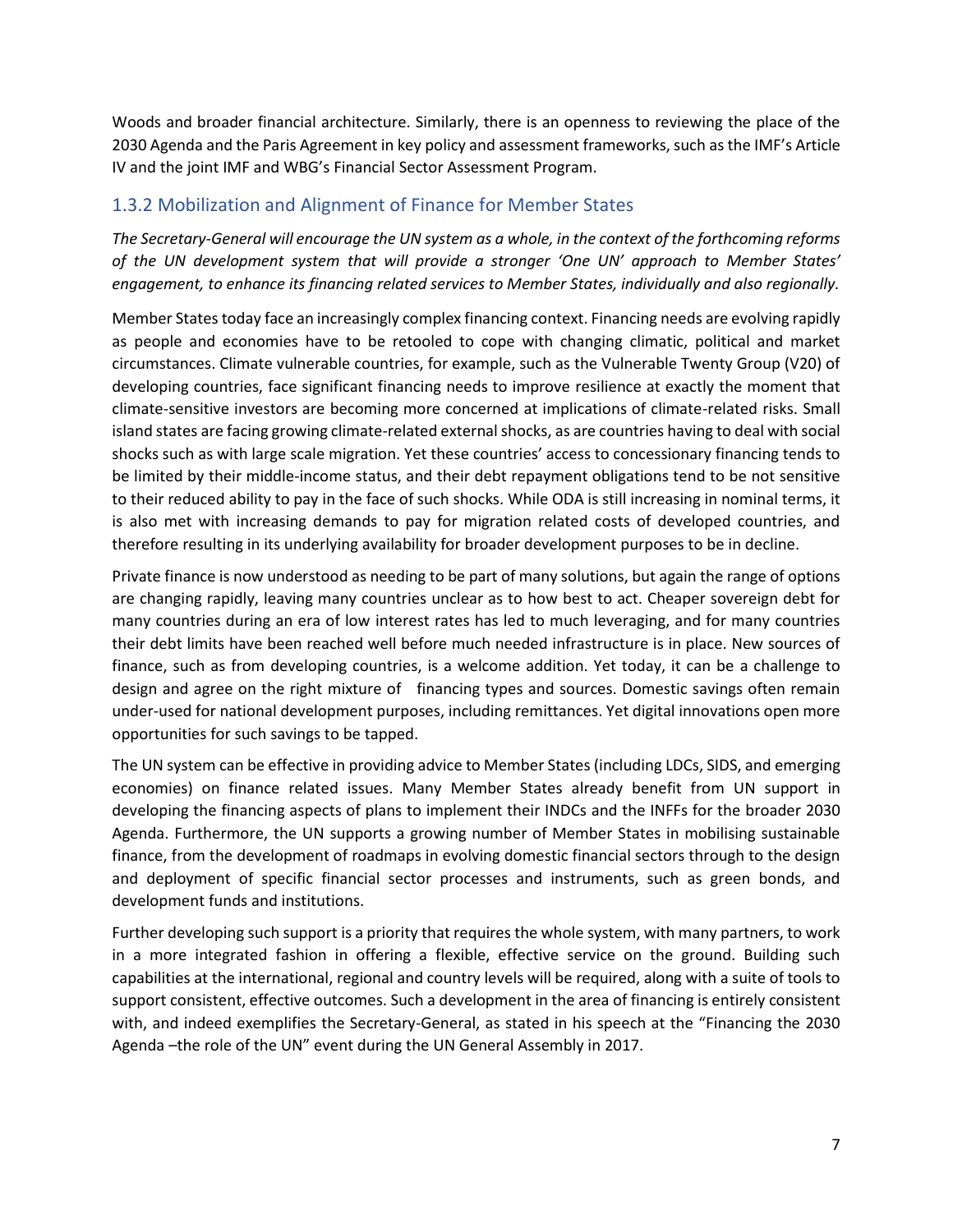#### <span id="page-7-0"></span>1.3.3 Strategic Global Initiatives

*The Secretary-General can champion international attention and action on frontier issues and opportunities in the financing area where concerted effort could help generate significant multiplier outcomes.*

As the global economic and financial system likely experiences extraordinary structural changes over the coming years, the Secretary-General will work with Member States and UN system principals to identify unique windows of opportunity for promoting accelerated gains in financing for the 2030 Agenda, both within individual Member States and on issues requiring collective action.

Some initiatives emerge from unexpected circumstances out of the UN's control, but have required the UN to demonstrate leadership and grasp the challenge or opportunity. For one, the recent financing challenges facing the Caribbean following Hurricane Irma, illustrates the need to develop a new framework for financing resilience for countries facing an increase in frequency and severity of external shocks related to climate change. In the short term, there is the need to mobilize humanitarian assistance and concessionary financing. Over the longer term, however, the situation of the Caribbean demonstrates that a broad and growing number of climate vulnerable countries will need a new generation of financing instruments, such as state-contingent debt instruments, alongside policy measures and a framework of international cooperation suited to such circumstances.

Additionally, ongoing developments in the Sahel illustrate another type of pervasive financing challenge at the regional level. Development deficits, combined with imported sources of security disruption, necessitate a very different approach to the region's development, as witnessed by new platforms recently formed by the French and German Governments, and supported by the EU and the WBG. The UN is active in the region, but has historically restricted its analysis and action to ODA-funded technical assistance programs. Success in the Sahel is in many ways a litmus test of the Secretary-General's reform agenda that takes early action to strengthen development investments in the nexus of peace and security, humanitarian and development assistance. New approaches to financing will also be needed, drawing on innovative instruments, and also new sources and forms of finance.

The UN System has a unique contribution to make in seeking to shape major expected investment flows over the coming period to 2030. China's Belt and Road Initiative (BRI), for example, will involve major investments over many countries over the period to 2030, estimated to be directly of the order of US\$1 trillion and with crowded-in finance of perhaps several times that amount. The Secretary-General has the opportunity to shape a more integrated approach by the UN towards such investment flows and ensure that the UN system's engagements are more effectively orchestrated.

Finally, the Secretary-General has a role to play in identifying and encouraging innovative approaches to dealing with frontier and opportunities. Over the next decade, for example, the digitalisation of finance will reshape finance and its alignment with the 2030 Agenda and how climate related financing is mobilised and deployed. Just as the UN pioneered the importance of financial inclusion in the early years of this century and drove forward the new work on green finance over recent years, so too can the UN lead in shaping the nexus between digital finance and the 2030 Agenda. Such work can take place internationally and through Member State engagement.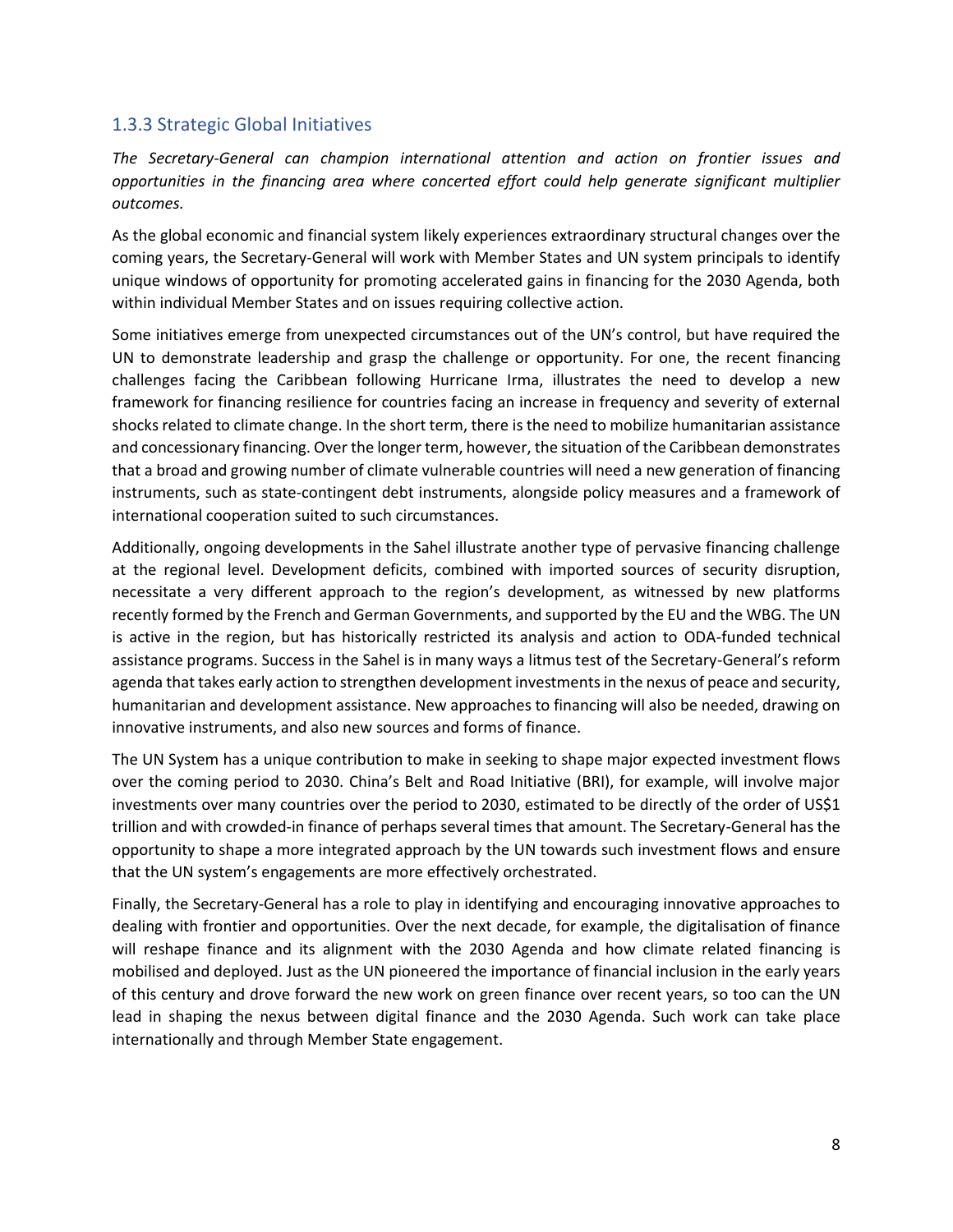#### <span id="page-8-0"></span>1.3.4 Convening on Finance

The Secretary-General's strategy on financing is mainly focused on execution rather than awareness raising. However, there is also a clear role for the Secretary-General's unique convening power in advancing the agenda. The UN already has a venue and process for raising awareness on such issues, including the FFD process, and the HLPF on Sustainable Development, both providing important venues for profiling progress and connecting technical innovations to political process.

The Secretary-General sees the need, however, to add a further element to these important events and processes, and is proposing to host a Finance Summit in late-2018 at the time of the UN General Assembly. The Summit would provide an opportunity to review and accelerate progress by bringing new actors to the table, offering new insights on mobilisation pathways, and by bringing together other platforms, such as the G20 and the G7, to ensure alignment in ambition and approach.

There is also a need to use the Secretary-General's convening strength to highlight key challenges of financing in the specific context of climate challenges. The Secretary-General will host a Climate Summit in 2019 in the run-up to the key period of recommitments under the Paris Agreement in 2020. Finance will be one core theme in this event, highlighting the successes in securing financing and areas where more can be done. This focus will build on the close integration of the Secretary-General's financing and climate strategies, which will also be apparent in his active engagement in other major climate-related financing events, such as the Paris Summit on climate in December 2017, as well as an on-going crossfertilisation in international and national action and through global initiatives illustrated above.

### <span id="page-8-1"></span>II. Programmatic Scope and Theory of Change

#### <span id="page-8-2"></span>2.1 Outcomes of the Strategy for Financing the 2030 Agenda

The Secretary-General's Strategy for Financing the 2030 Agenda and this Fund are designed to accelerate the sustainable finance reform agenda globally and harness the power of the global financial system to support the realization of the 2030 Agenda and the Paris Agreement on Climate. The pathways, or theory of change statement, to achieve this are set out below:

*If both international and country level financial and economic policy making are better aligned to the 2030 Agenda, a number of strategic financing initiatives are supported in the 2018-2019 period, and the convening power of the UN is used to change the narrative around financing for the 2030 Agenda, then the UN will have accelerated the global sustainable finance reform agenda and the power of financing will be more effectively harnessed to support the realization of the 2030 Agenda and the Paris Agreement on Climate.*

Given the strategy's systemic ambitions and features, it is not possible to predict the exact characteristics of such outcomes. Indeed, the strategy as it stands provides a core framework with an underlying theory of change, but will evolve in its specifics over time in response to learning, opportunities and circumstances. The strategy will also have a number of more directly observable outputs and milestones which are included in the following logical framework and attached in Annex 1.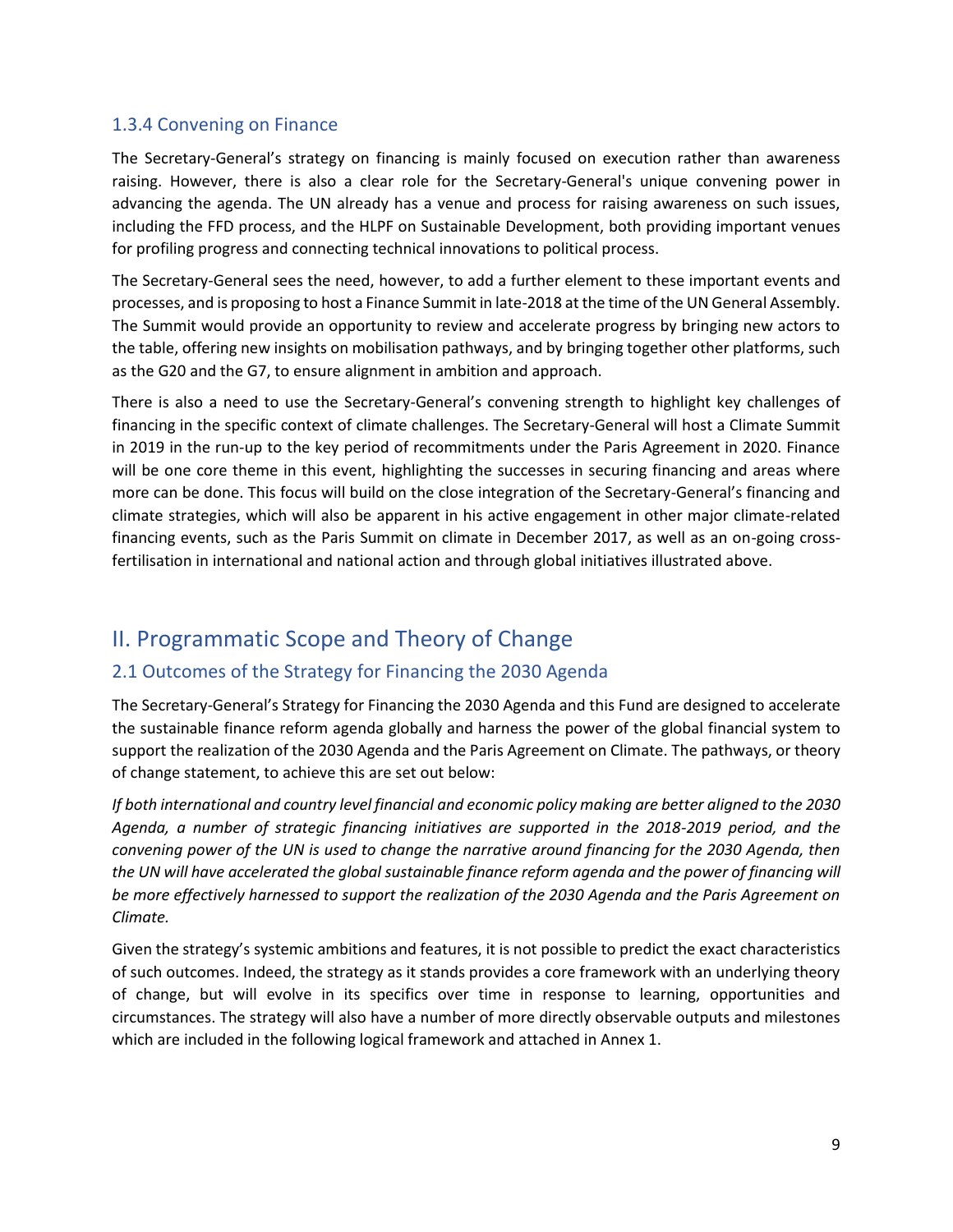|                                                                                                                                                        | <b>Overall Goal:</b> The Secretary-Generals imance strategy accelerates the sustainable imance reform agenua globally and namesses the power of the global<br>financial system to support the realization of the 2030 Agenda and the Paris Agreement on Climate.                                                                                                                                                                                                                                                                                                                                                                                                                                                     |                      |                                                                                                                                                                                                                          |  |
|--------------------------------------------------------------------------------------------------------------------------------------------------------|----------------------------------------------------------------------------------------------------------------------------------------------------------------------------------------------------------------------------------------------------------------------------------------------------------------------------------------------------------------------------------------------------------------------------------------------------------------------------------------------------------------------------------------------------------------------------------------------------------------------------------------------------------------------------------------------------------------------|----------------------|--------------------------------------------------------------------------------------------------------------------------------------------------------------------------------------------------------------------------|--|
| 1. Fund Outcome                                                                                                                                        | <b>Indicators</b><br><b>Means of Verification</b>                                                                                                                                                                                                                                                                                                                                                                                                                                                                                                                                                                                                                                                                    |                      |                                                                                                                                                                                                                          |  |
| UN has the strategic capacity to finalise<br>and support the execution of the<br>Secretary-General's financing strategy                                | Technical guidance, tools and best practices developed<br>$\bullet$<br>and provided to financial services and capital market<br>stakeholders to improve the integration of<br>environmental and social considerations in their<br>business practices.<br>UN system wide support on financing enhanced to<br>Member States, both individually and regionally.<br>(Baseline = 0 areas addressed through One UN<br>approach) (Target = 2 areas addressed through One UN<br>approach)<br>Major global finance and financial system development<br>trends and initiatives related to the 2030 Agenda and<br>Paris Agreement harnessed. (Baseline = 0 global<br>trends/initiatives) (Target = 2 global trends/initiatives) | reports<br>$\bullet$ | UN Secretary-General's Strategy on<br>Financing the 2030 Agenda<br>UN's website, news releases, meeting<br>Third party websites, news releases,<br>publications and articles<br>Articles in the press, academic journals |  |
| Fund milestones <sup>1</sup> that show progress towards achieving the fund outcome                                                                     |                                                                                                                                                                                                                                                                                                                                                                                                                                                                                                                                                                                                                                                                                                                      |                      | <b>Expected Milestone</b>                                                                                                                                                                                                |  |
| M1 UN Secretary-General's Strategy for Financing the 2030 Agenda launched and the 2018 Finance Summit hosted.                                          |                                                                                                                                                                                                                                                                                                                                                                                                                                                                                                                                                                                                                                                                                                                      |                      | <b>June 2018</b>                                                                                                                                                                                                         |  |
| M2 Economic and Financial Policy Making: Argentina agrees to using the 2030 Agenda as a frame for their 2018 G20 Presidency                            |                                                                                                                                                                                                                                                                                                                                                                                                                                                                                                                                                                                                                                                                                                                      |                      | June 2018                                                                                                                                                                                                                |  |
| M3 UN Mobilisation and Alignment of Finance: Regional/thematic aspects of climate finance developed and acted upon                                     |                                                                                                                                                                                                                                                                                                                                                                                                                                                                                                                                                                                                                                                                                                                      |                      | December 2018                                                                                                                                                                                                            |  |
| M4 Initiatives: Digital Task Force established and work plan agreed or UN system approach to engagement with Belt and Road<br>designed and implemented |                                                                                                                                                                                                                                                                                                                                                                                                                                                                                                                                                                                                                                                                                                                      |                      | December 2018                                                                                                                                                                                                            |  |
| M5 Key evidence based messages on finance incorporated into UN Secretary-General's Climate Summit 2019<br>December 2019                                |                                                                                                                                                                                                                                                                                                                                                                                                                                                                                                                                                                                                                                                                                                                      |                      |                                                                                                                                                                                                                          |  |

**Overall Goal:** The Secretary-Generals finance strategy accelerates the sustainable finance reform agenda globally and harnesses the power of the global

l

<sup>&</sup>lt;sup>1</sup> Milestones: Are benchmarks (not activities) that represent attainment of a fund stage or fund achievement that show progress towards fund outcomes and outputs. Milestone attainment should be strictly answerable with a "yes" or "No" answer.

Outcome milestone will often show progress on a particular outcome indicator target, but can also be a major significance benchmark , believed to lead to the outcome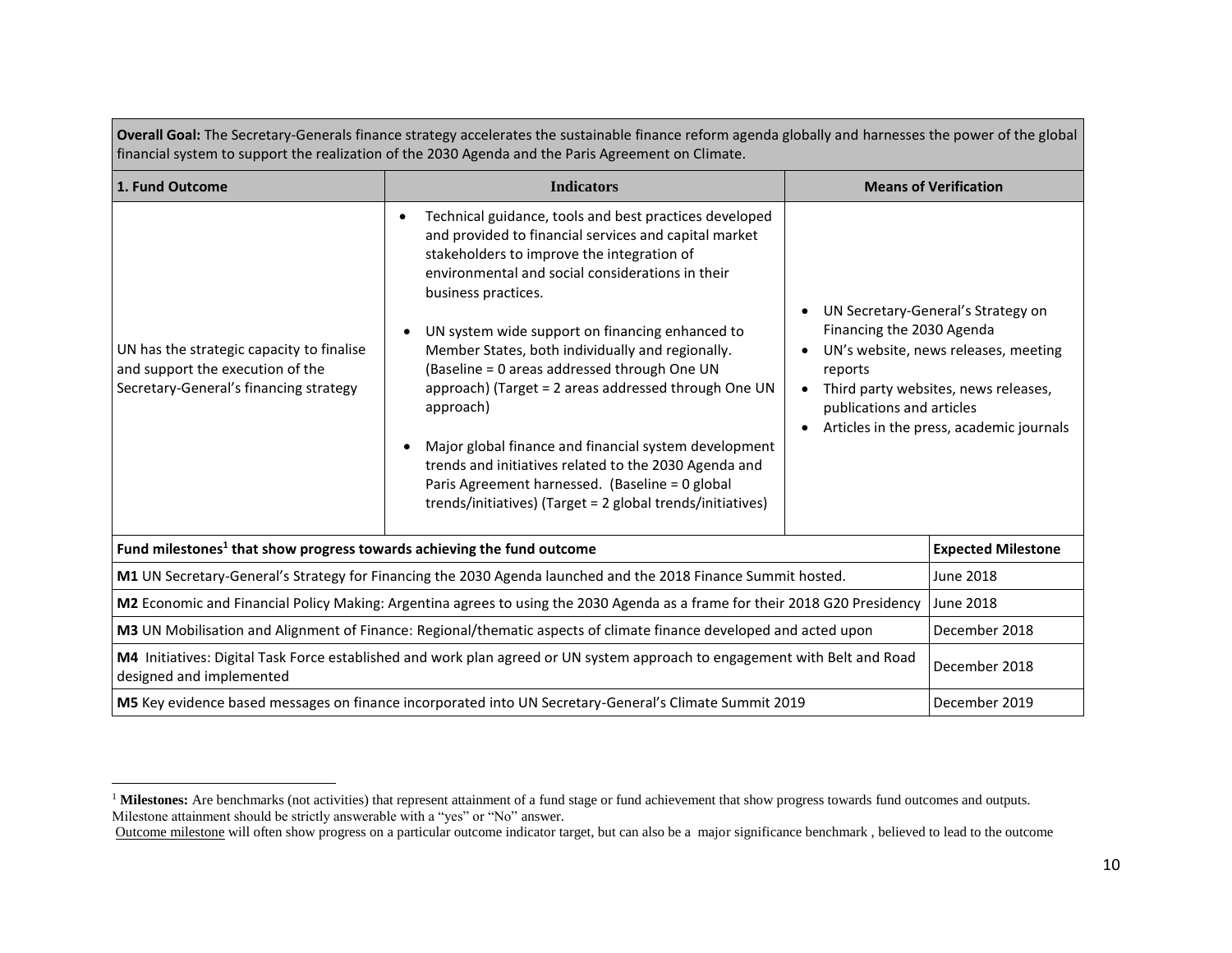| 2. Fund Outputs:                                                                                     | <b>Indicators</b>                                                                                                                                                                                                                                                                                                                                                                                                                |                                                                                                                                                                                                                                     | <b>Means of Verification</b>                                                                                                                                                                       |  |
|------------------------------------------------------------------------------------------------------|----------------------------------------------------------------------------------------------------------------------------------------------------------------------------------------------------------------------------------------------------------------------------------------------------------------------------------------------------------------------------------------------------------------------------------|-------------------------------------------------------------------------------------------------------------------------------------------------------------------------------------------------------------------------------------|----------------------------------------------------------------------------------------------------------------------------------------------------------------------------------------------------|--|
| 2.1) International Economic and Financial<br>Policy-Making and Architecture with 2030<br>Agenda.     | 2018 G20 aligns work/areas of work with 2030 Agenda<br>and Paris Agreement to ensure that it is integrated into<br>core economic and financial policy making. (Baseline =<br>1 international fora aligned). (Target = 3 international<br>fora aligned)<br>IMF tools and activities aligned with 2030 Agenda/Paris<br>$\bullet$<br>Agreement (Baseline = 0 tools and activities) (Target = 3<br>tools and/or activities)          | UN Secretary-General's Strategy on<br>Financing the 2030 Agenda<br>UN's website, news releases, meeting<br>reports<br>Third party websites, news releases,<br>publications and articles<br>Articles in the press, academic journals |                                                                                                                                                                                                    |  |
| <b>Fund output Milestones:</b>                                                                       |                                                                                                                                                                                                                                                                                                                                                                                                                                  |                                                                                                                                                                                                                                     | <b>Expected Milestone</b>                                                                                                                                                                          |  |
| M6 UN formal engagement with G20 Eminent Persons Group on Global Financial Governance                |                                                                                                                                                                                                                                                                                                                                                                                                                                  |                                                                                                                                                                                                                                     | <b>June 2018</b>                                                                                                                                                                                   |  |
| M7 Inclusion of reference to core role of 2030 Agenda and Paris Agreement in the G20 2018 Communique |                                                                                                                                                                                                                                                                                                                                                                                                                                  |                                                                                                                                                                                                                                     | December 2018                                                                                                                                                                                      |  |
| M8 Engagement with IMF on alignment of tools and activities with the 2030 Agenda and Paris Agreement |                                                                                                                                                                                                                                                                                                                                                                                                                                  |                                                                                                                                                                                                                                     | December 2018                                                                                                                                                                                      |  |
| 2.2) Mobilisation and Alignment of<br><b>Finance for Member States</b>                               | Regional/thematic long-term approaches to climate<br>$\bullet$<br>related finance developed. (Baseline = 0 approaches)<br>Financing the 2030 Agenda<br>(Target = 2 long term approaches)<br>$\bullet$<br>Strategy<br>UN coordinated role in high-level climate related<br>$\bullet$<br>discussions, platforms and events (Baseline = XX<br>reports<br>report) (Target = $3$ new areas)<br>$\bullet$<br>publications and articles |                                                                                                                                                                                                                                     | • UN Secretary-General's Strategy on<br>Un Secretary-General's Climate<br>UN's website, news releases, meeting<br>Third party websites, news releases,<br>Articles in the press, academic journals |  |
| <b>Fund output Milestones:</b>                                                                       |                                                                                                                                                                                                                                                                                                                                                                                                                                  |                                                                                                                                                                                                                                     | <b>Expected Milestone</b>                                                                                                                                                                          |  |
| M9 UN system wide discussions on thematic long-term approaches undertaken                            |                                                                                                                                                                                                                                                                                                                                                                                                                                  |                                                                                                                                                                                                                                     | <b>June 2018</b>                                                                                                                                                                                   |  |
| M10 UN system wide approach for engagement developed with the Climate Principals group               |                                                                                                                                                                                                                                                                                                                                                                                                                                  |                                                                                                                                                                                                                                     | <b>June 2018</b>                                                                                                                                                                                   |  |
| M11 UN key evidence based messages developed for Climate Summit in 2019                              |                                                                                                                                                                                                                                                                                                                                                                                                                                  |                                                                                                                                                                                                                                     | December 2019                                                                                                                                                                                      |  |
| 2.3) Strategic Global Initiatives                                                                    | Engagement with key stakeholders across the UN and<br>UN Secretary-General's Strategy on<br>$\bullet$<br>externally regarding work on digital finance and the<br>Financing the 2030 Agenda<br>2030 Agenda. (Baseline = 0 UN system wide thematic<br>UN's website, news releases, meeting<br>engagement) (Target = 2 activities of UN system wide<br>reports<br>thematic engagement)                                              |                                                                                                                                                                                                                                     |                                                                                                                                                                                                    |  |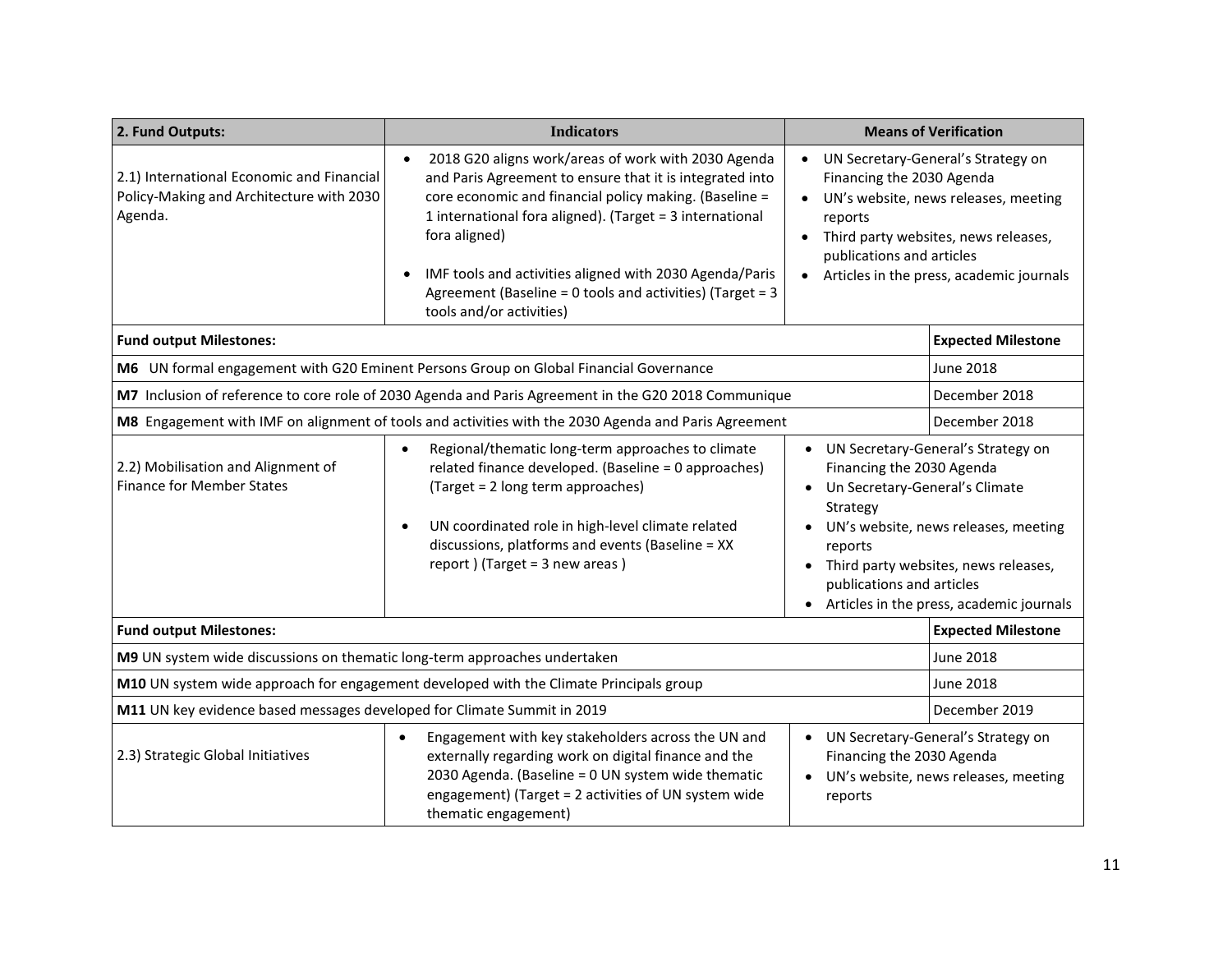|                                                                                                                                                                   | UN system wide approach for systematic engagement<br>$\bullet$<br>with the Belt and Road initiative discussed and designed<br>(Baseline = 0 UN system wide approach) (Target = 1 UN<br>system wide approach)                                                                                                                                                                                                                                                                                                      | Third party websites, news releases,<br>publications and articles<br>Articles in the press, academic journals<br>$\bullet$ |                                                                                                                                                                |
|-------------------------------------------------------------------------------------------------------------------------------------------------------------------|-------------------------------------------------------------------------------------------------------------------------------------------------------------------------------------------------------------------------------------------------------------------------------------------------------------------------------------------------------------------------------------------------------------------------------------------------------------------------------------------------------------------|----------------------------------------------------------------------------------------------------------------------------|----------------------------------------------------------------------------------------------------------------------------------------------------------------|
| <b>Fund output Milestones:</b>                                                                                                                                    |                                                                                                                                                                                                                                                                                                                                                                                                                                                                                                                   | <b>Expected Milestone</b>                                                                                                  |                                                                                                                                                                |
| M12 UN-hosted task force on digital finance and the 2030 Agenda/ Paris Agreement agreed to and set up                                                             |                                                                                                                                                                                                                                                                                                                                                                                                                                                                                                                   |                                                                                                                            | June 2018                                                                                                                                                      |
| M13 First phase of the UN-system wide integrated approach for engagement with the Belt and Road Initiative implemented                                            |                                                                                                                                                                                                                                                                                                                                                                                                                                                                                                                   |                                                                                                                            | December 2018                                                                                                                                                  |
| 2.4) Convening on Finance                                                                                                                                         | Secretary-General engages in key fora to advance the<br>$\bullet$<br>fair globalisation narrative and its links to finance and<br>Financing the 2030 Agenda<br>related finance and economic policy<br>making/architecture. (Baseline = 0) (Target = 2)<br>reports<br>Ambition increased and progress of agenda accelerated<br>publications and articles<br>$\bullet$<br>through the hosting of a Finance Summit (Baseline $= 0$<br>$\bullet$<br>Finance specific Summits) (Target = 1 Finance specific<br>Summit) |                                                                                                                            | UN Secretary-General's Strategy on<br>UN's website, news releases, meeting<br>Third party websites, news releases,<br>Articles in the press, academic journals |
| <b>Fund output Milestones:</b>                                                                                                                                    | <b>Expected Milestone</b>                                                                                                                                                                                                                                                                                                                                                                                                                                                                                         |                                                                                                                            |                                                                                                                                                                |
| M14 Secretary-General presents fair globalisation and finance narrative in key fora such as WEF Annual Meeting, WB/IMF<br>Annual Meetings and UN General Assembly | December 2018                                                                                                                                                                                                                                                                                                                                                                                                                                                                                                     |                                                                                                                            |                                                                                                                                                                |
| M15 Secretary-General's Finance Summit in 2018 draws on and develops work from the strategy                                                                       | December 2018                                                                                                                                                                                                                                                                                                                                                                                                                                                                                                     |                                                                                                                            |                                                                                                                                                                |
| M16 Financing aspects of Climate Summit 2019 designed and developed                                                                                               | December 2019                                                                                                                                                                                                                                                                                                                                                                                                                                                                                                     |                                                                                                                            |                                                                                                                                                                |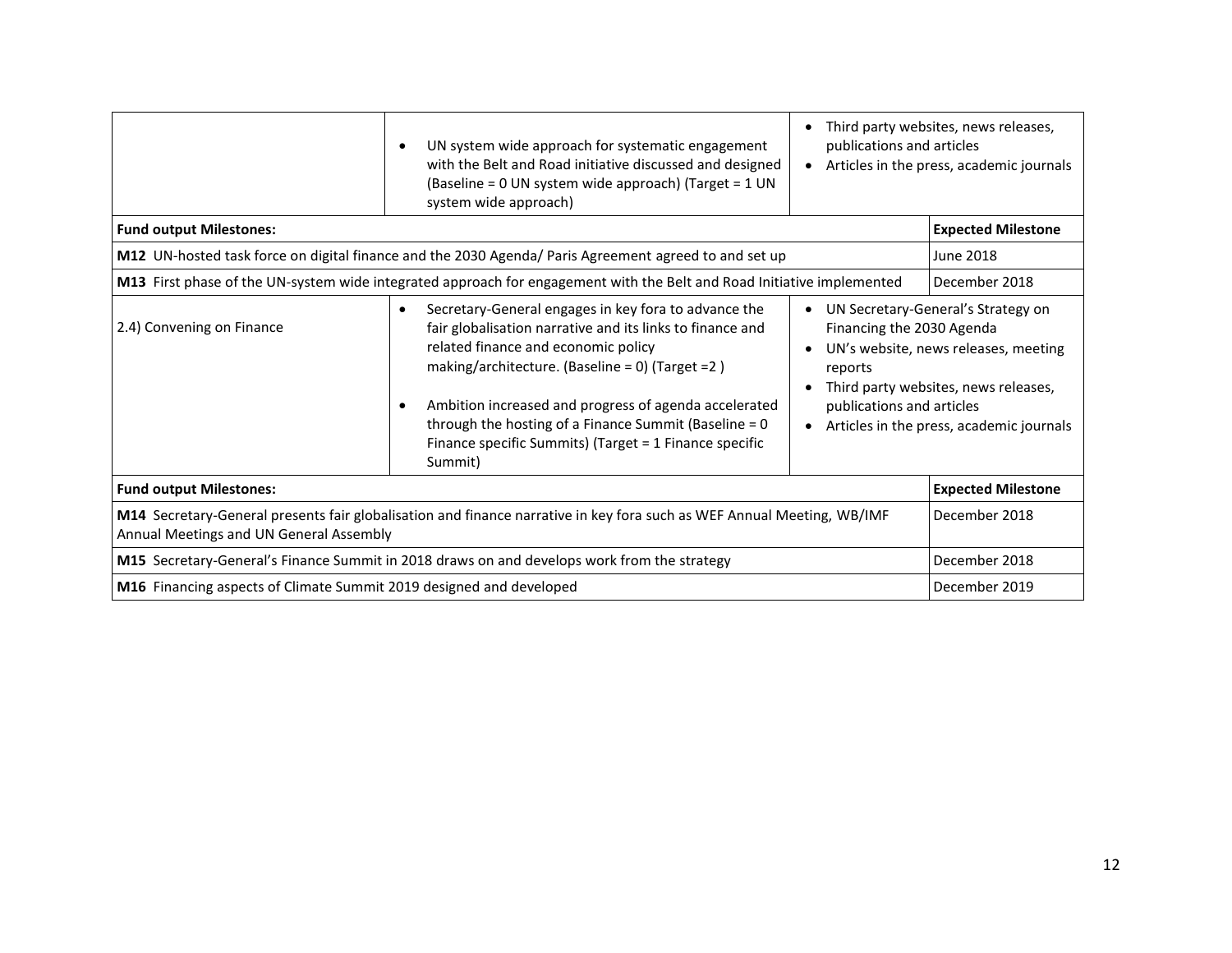#### <span id="page-12-0"></span>2.2 Execution of the Strategy for Financing

*Success in implementing the Secretary-General's ambitious strategy for financing the 2030 Agenda will require the involvement of many parts of the UN development system and its partners.* The context in which the strategy on financing the 2030 Agenda is currently being developed is the Secretary-General's leadership in developing, securing agreement on, and overseeing the effective implementation of a UNwide program of reform. Such reforms are intended to improve the UN's effectiveness and efficiency in delivering against its mandate, including the oversight and steering of the implementation of the 2030 Agenda.

Implementing the proposed financing strategy, outlined above will involve many parts of the UN development system. United Nations Department of Economic and Social Affairs (DESA), for example, would need to be centrally involved in any international, policy-level engagement, such as with the G20. UNDP, similarly, would need to play a central role in providing a common platform for a UN-wide countryfocused service delivery model. Individual agencies would have a key role to play in any integrated approach, such as UN Women's work on the use of blockchain, the UNCDF focus on the broader use of digital finance and its promotion of retail bonds for local financing, and UN Environment's work on developing roadmaps for aligning domestic financial systems with the 2030 Agenda.

Indeed, a core deliverable of the strategy would be the build out of a more extensive, and technically deeper UN capability to act effectively in the sphere of financing, and so also economic policy making and implementation. Such a deliverable would require not only cross-system networking but also new people, strengthened and new external knowledge networks, and new tools, methods and approaches to providing training to UN staff at the international, regional and national level. Unsurprisingly, this is a development that would take several years to evolve. In this context, the envisaged outcomes from the country pilots that would be underpinned by the UNDP working across the system would include specific success on the ground, but would more centrally be about this broader institutional development.

Beyond the core of the UN itself are also many actors that would need to be involved. Most obviously are other parts of the international system, including the Bretton Woods institutions and regional and domestic development finance institutions. Member States will be key of course, both in supporting international and domestic activities. Work on financing already supported by the Italian and German Governments, such as the work undertaken under the UN Environment Inquiry, centrally involves governments and other national bodies and business communities, including on-going work in Argentina, China, Mexico, Mongolia, Morocco, and Nigeria. Similarly, Member State support for international work is critically important, such as work through the G7 under Italy's Presidency, and through the G20 under Germany's Presidency.

#### *Success will require that the strategy's implementation be orchestrated by the Executive Office of the Secretary-General*.

Ultimately, the financing strategy would need to be fully-owned and implemented by the UN development system as a whole. However, in the initial stages, notably during the build-out period to the middle of 2019, considerable orchestration would be needed, led from the Executive Office of the Secretary-General. Orchestration is needed to ensure that financing is prioritized, that capabilities are developed, and that the necessary collaboration within the UN and partnerships with non-UN agencies takes place. Furthermore, there will be key moments when the voice and leadership of the UN would need to be heard, particularly from the Secretary-General and Deputy Secretary-General.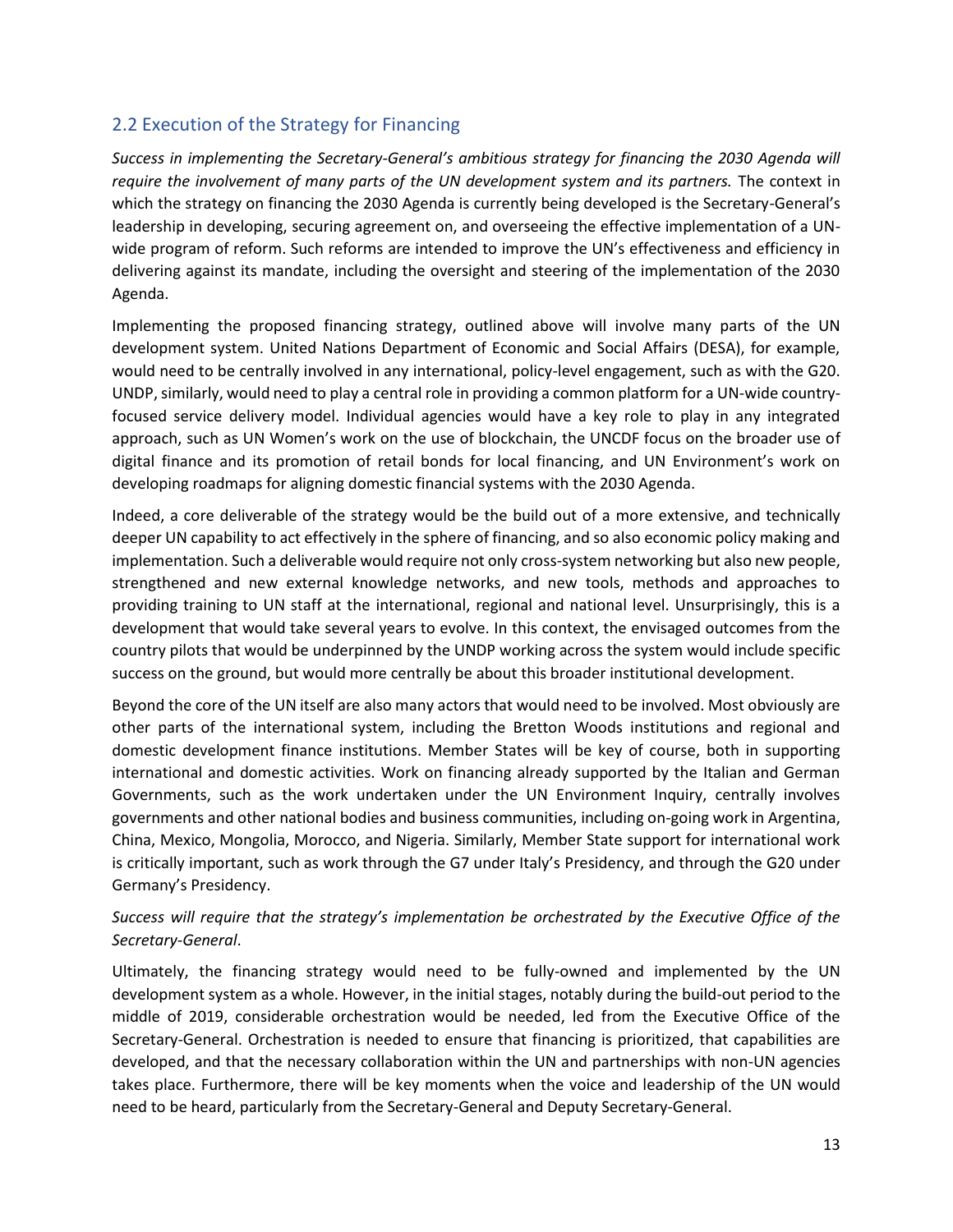In moving forward, the execution of the Financing Strategy, the United Nations may consider the establishment of a number of inter-agency bodies. These could include:

a. Principals Group

Building on the successful experience of the Climate Principals group established under the Deputy Secretary-General comprising the heads of key UN entities, it is planned to establish a comparable 'soft' coordination mechanism inside the UN to support the roll out of the financing strategy. Although not yet finalised, it is likely that, as in the case of climate, there might be a core set of 2-4 principals, probably including the heads of DESA, UNDP, UNEP, as well as a wider grouping to encourage leadership in extending financing across the system more broadly.

#### b. Financing Network

The value of building up a network of specialists from across the UN system cannot be under-estimated. A formal group is not needed, rather a competency based group independent of UN entity or level. Such a network already exists in a nascent form, but a key task of the EOSG team would be to nurture this.

#### <span id="page-13-0"></span>III. MPTF Governance Arrangements

The key guiding force behind the Financing Strategy would be the Secretary-General and the Deputy Secretary-General. Arising from that, the Executive Office of the Secretary-General (EOSG) would orchestrate the implementation of the strategy over the initial plan period to late-2019. This arrangement would be enabled by the team build-out envisaged in this proposal. For the specific purpose of governing this Fund, a light MPTF Governance is being put in place.

#### <span id="page-13-1"></span>3.1 MPTF Governance

The governance of the fund consists of an Advisory Body and an Operational Steering Committee.

#### <span id="page-13-2"></span>3.1.1 Advisory Body

The Fund operates under an overall governance structure headed by the Advisory Body. The Advisory Body provides the overarching high-level strategic direction, partnership and cohesion mechanism of the Initiative. The Advisory Body would be comprised of representatives from the Donors (Germany and Italy), key UN Principals or their nominees (including representatives of UNDP and UNEP), and would be chaired by the Executive Office of the Secretary-General (Deputy Secretary-General or her representative). Other partner countries may be invited to join the Advisory Body.

The Advisory Body is a high-level forum whose role is to foster consultation among the key Fund stakeholders including partner countries, and take stock of overall progress. Its roles and responsibilities are to provide advice on the following:

- Set the Fund's strategic direction;
- Provide strategic guidance to the Operational Steering Committee for the identification and ranking of funding priorities;
- Provide a partnership platform for political dialogue, coordination, communication and advocacy among the stakeholders;
- Maintain close collaboration with other stakeholders to ensure flexible adaptation of the Fund activities as well as to request changes in priorities and strategies;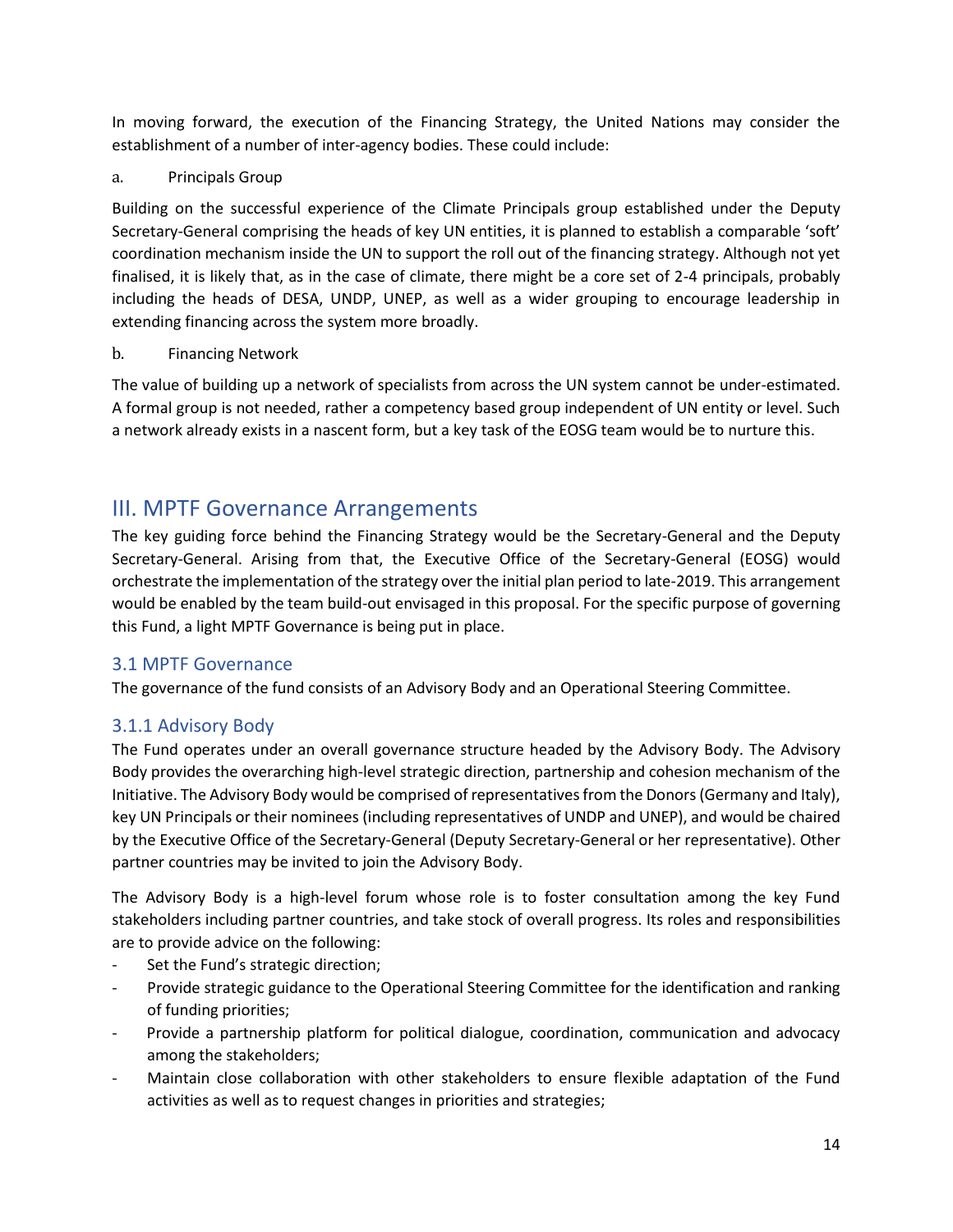- Review the Fund's status, review the overall progress against expected results and discuss course corrections and future activities when relevant;
- Review the financial status/needs of the Fund;
- Review consolidated Annual and Final Report prepared by the Secretariat;
- Review the Fund's evaluation; and
- Review requests for the extensions of the operational duration of the Fund.

The Advisory Body would meet twice a year, would be considered to have a quorum when at least 50% of its members are present and will agree on its programmes of work by consensus. This is followed by a formal decision-making process in which the Secretariat submits the Advisory Body recommendations to the Deputy Secretary-General for final decision.

#### <span id="page-14-0"></span>3.1.2 Operational Steering Committee

The Operational Steering Committee ensures effective management and coordination of all operational and technical elements of the Initiative. The Operational Steering Committee is made up of representatives of the Participating UN Organisations (UNEP; UNDP; EOSG and any other UN entity that will be invited to sign the MOU) and is chaired by the Executive Office of the Secretary-General (Deputy Secretary-General or her representative) For the UN organisations represented in the Governing Body, these representatives will ideally be the same as the UN entities' representatives on the Governing Body. The MPTF Office will be an ex-officio member of the Operational Steering Committee.

Roles and responsibilities of the Operational Steering Committee:

- Oversee Fund implementation, review the Fund's overall performance and approve any revision of the Fund portfolio as required.
- Review the Fund's policies and rules of procedure that complement the Terms of Reference.
- Review and agree upon fund allocations against programme documents proposed by Participating UN Organisations;
- Review and agree upon the Fund's direct costs budgets, specifically those related to the Secretariat, evaluations and audits;
- Request Administrative Agent to transfer funds to the Participating UN Organisations;
- Review the risk monitoring matrix regularly;
- Review the annual and final consolidated narrative and financial reports submitted by the Secretariat;
- Commission through the Secretariat an evaluation/lessons learned exercise and ensure lessons learned feed into the relevant wider policy discussions
- Recommend revision of the ToR and refer to the Governing Body for any potential Fund extension.

The Operational Steering Committee would meet at least twice a year to coincide with the meetings of the Advisory Body, and more frequently when required. It would be considered to have a quorum when at least two thirds of its members are present and will take decisions by consensus.

#### <span id="page-14-1"></span>3.2 Core Team and Secretariat

The Core Team will be recruited to provide the technical and management support necessary to ensure the programmatic coordination and monitoring of the Fund's Interventions. The Core team will be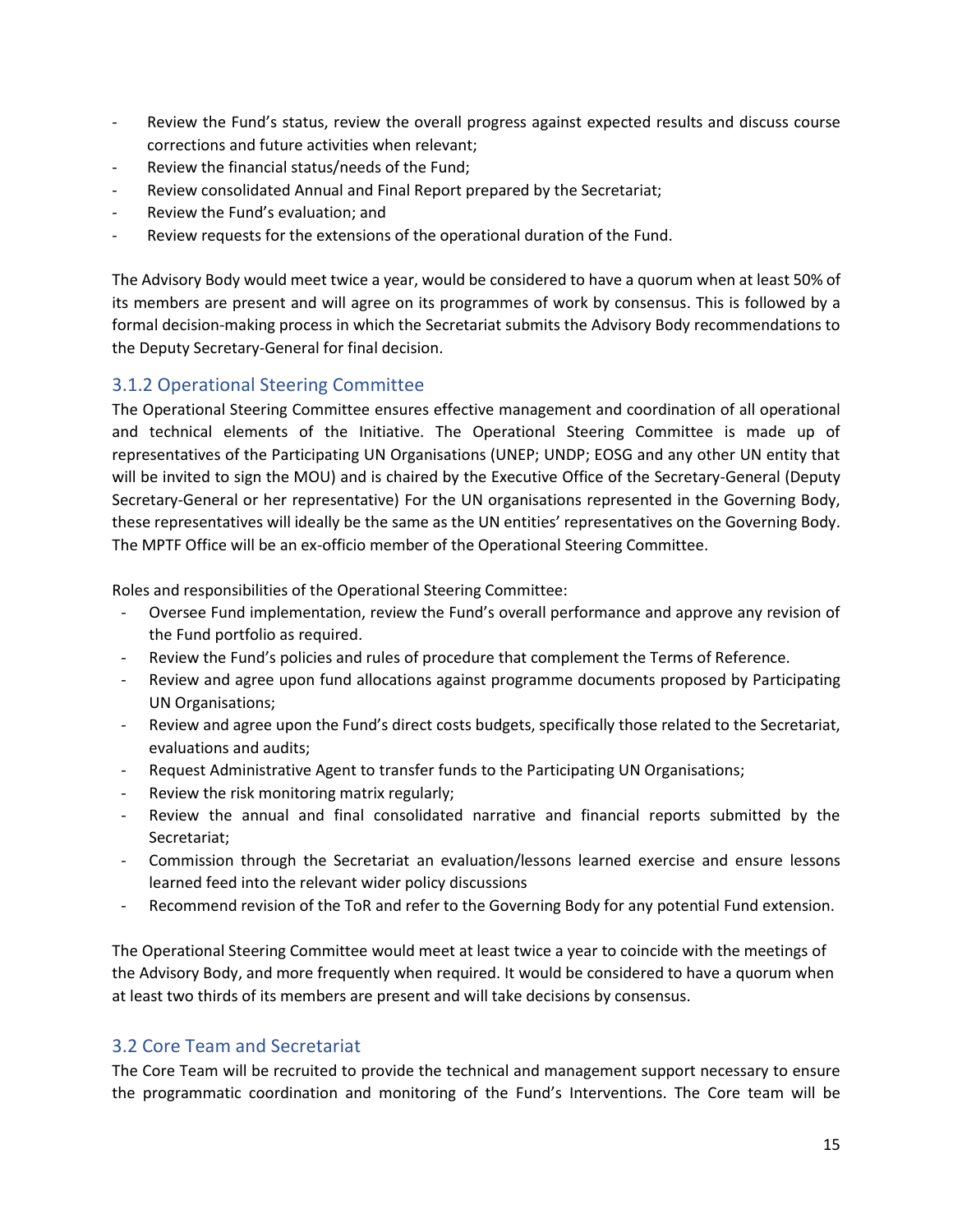responsible to undertake the implementation of the Fund's work plan. It will tentatively consist of a core team of 6 UN personnel, led by one Finance Team Lead (D1 equivalent), one Senior Finance Advisor(P5 equivalent), one Project Manager (P5), one Policy Specialist (P5), one Country Manager (P4/P5), one Summit Coordinator (P3/P4) and a Coordinator (P3/P4). To ensure the best coordination, members of the Core Team will be spread between the Participating UN Organisations.

The Core Team would also deliver on a wider portfolio of arising pieces of finance-related work involving the Secretary-General that cannot be specified in advance. As circumstances arise, the team would need to support the Secretary-General's leadership in responding to specific financing needs. In the case of the Caribbean, for example, the work already involves developing briefs for the Secretary-General to enable the broader implications of the region's plight to be communicated and acted on. Indeed, in this case, it has enabled a reaching out across the UN system and beyond, to catalyse exactly the kind of broader policy debate envisaged as being a key part of the strategy itself. Similarly, this team would be particularly active in supporting climate finance related work undertaken for the Secretary-General and Deputy Secretary-General, including elements of the work stream up to the Climate Summit in 2019.

The roles and responsibilities linked to the Secretariat function of the Fund could be assigned as well to members of the Core Team. The Secretariat's responsibilities are:

- i. Provide logistical and operational support to the Governing Body and Operational Steering Committee;
- ii. Consolidate annual and final narrative reports provided by the Participating UN Organisations and share with the Governing Body and Operational Steering Committee for review as well as with Administrative Agent for preparation of consolidated narrative and financial reports;
- iii. Advise the Operational Steering Committee on strategic priorities, programmatic and financial allocations (based on the inputs of inter-agency working groups and the Administrative Agent, if applicable)
- iv. Ensure the monitoring of the operational risks and Fund performance;
- v. Facilitate collaboration and communication between Participating UN Organizations to ensure programmes are implemented effectively.
- vi. Liaise with the Administrative Agent on fund administration issues, including issues related to project/ fund extensions and project/fund closure.

#### <span id="page-15-0"></span>3.3 Administrative Agent

The Administrative Agent function will be carried out by the Multi Partner Trust Fund Office. As per UNDG "Protocol on the Administrative Agent for Multi-Donor Trust Funds and Joint Programmes, and One UN Funds", the Administrative Agent will be entitled to allocate an administrative fee of one percent (1%) of the amount contributed by each donor, to meet the costs of performing the Administrative Agent's standard functions as described in the MOU.

*The standard functions include:*

- i. Fund design: Support for developing the Fund concept note and the TOR. This includes notably support for the design of the fund architecture (i.e. governance arrangements), the preparation of the legal instruments based on standard legal agreements, and the development of a logical framework based on the theory of change.
- ii. Fund administration: The Administrative Agent will conclude a Memorandum of Understanding (MOU) with the Participating UN Organisations and Standard Administrative Arrangements (SAAs)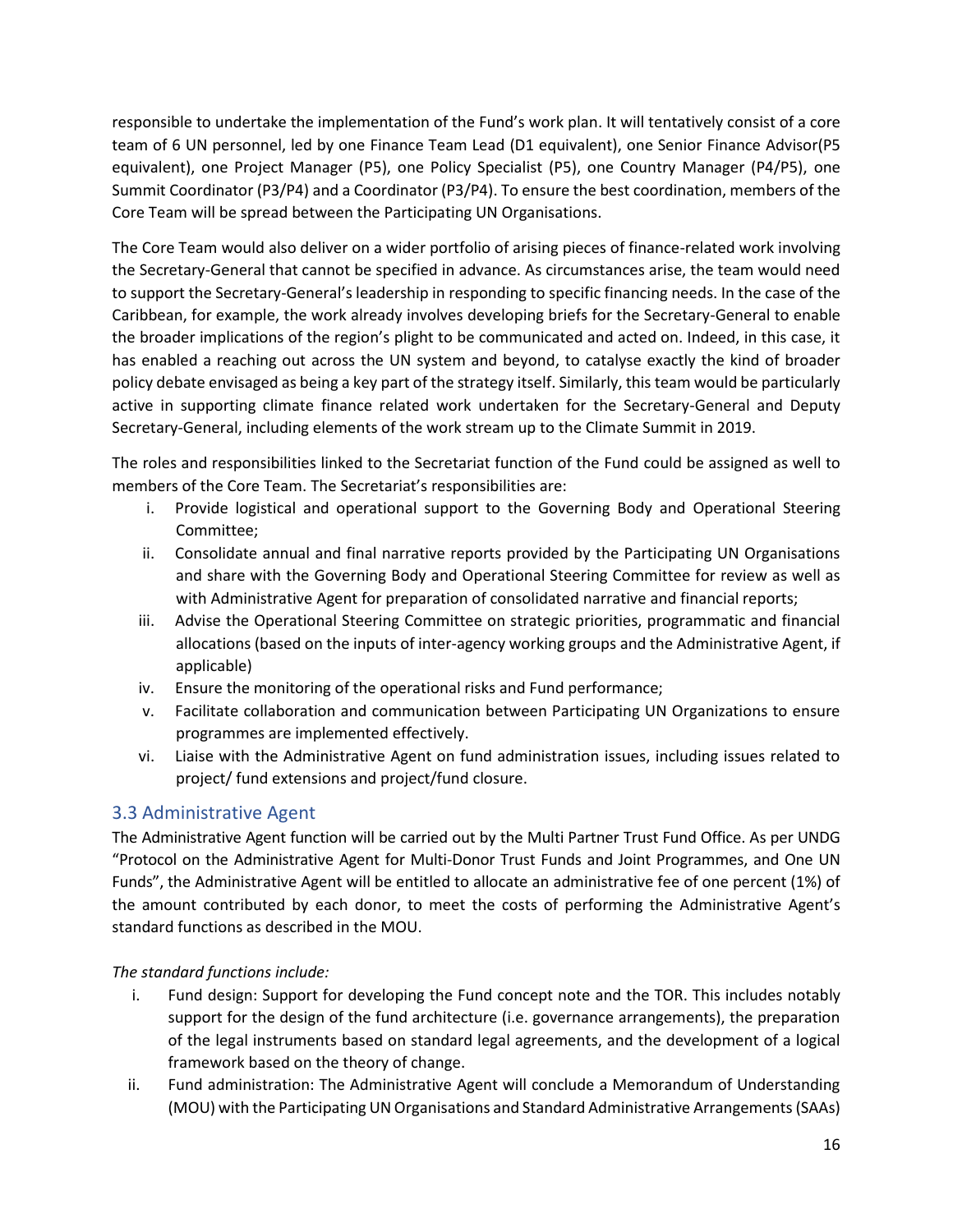with the Donor partners. Receipt, administration, and disbursement of funds to the participating organizations according to the instructions of the Operational Steering Committee, financial reporting and consolidation. The Administrative Agent will disburse funds to the Secretariat for direct costs based on the decision of the Operational Steering Committee. On an annual basis, the Administrative Agent will notify the Operational Steering Committee of the amounts used for such purposes.

#### <span id="page-16-0"></span>3.4 Participating UN Organizations

The work plan will be implemented under the UN Executive Office of the Secretary-General (EOSG), and primarily operated through the United Nations Development Programme (UNDP) and United Nations Environment Programme (UNEP). Other Participating UN Organisations may be invited to join the Fund at a later stage.

As per the UNDG MOU for MPTFs, each Participating UN Organisation will assume full programmatic and financial accountability for the funds disbursed to it by the Administrative Agent. Each Participating UN Organisation will establish a separate ledger account under its financial regulations and rules for the receipt and administration of the funds disbursed to it by the Administrative Agent. This separate ledger account will be administered by each Participating UN Organisation in accordance with its own regulations, rules, directives and procedures.

Each Participating UN Organisation will carry out its activities contemplated in an approved proposal in accordance with the regulations, rules, directives and procedures applicable to it, using its standard implementation modalities. Each Participating UN Organization will establish appropriate programmatic safeguard measures in the design and implementation of its Fund activities, thereby promoting the shared values, norms and standards of the United Nations system.

Additionally, engagement and participation with other UN organizations such as the United Nations Department of Economic and Social Affairs (DESA), among others will also be part of this work plan as it evolves.

### <span id="page-16-1"></span>IV. Monitoring, Evaluation and reporting

This Fund will be monitored, evaluated and reported on in line with the standard provisions in the MOU and SAA.

#### <span id="page-16-2"></span>4.1 Monitoring and evaluation

The Operational Steering Committee will monitor the Fund's implementation and performance, based on the inputs prepared by the Secretariat. The Governing Body will review the Fund's status and the overall progress against expected results on at least a six-monthly basis. A financial provision has been made for an evaluation of the Fund during the second half of 2019.

#### <span id="page-16-3"></span>4.2 Reporting

Each Participating UN Organization will provide the Administrative Agent with narrative and financial reports prepared in accordance with the reporting procedures and timelines applicable to the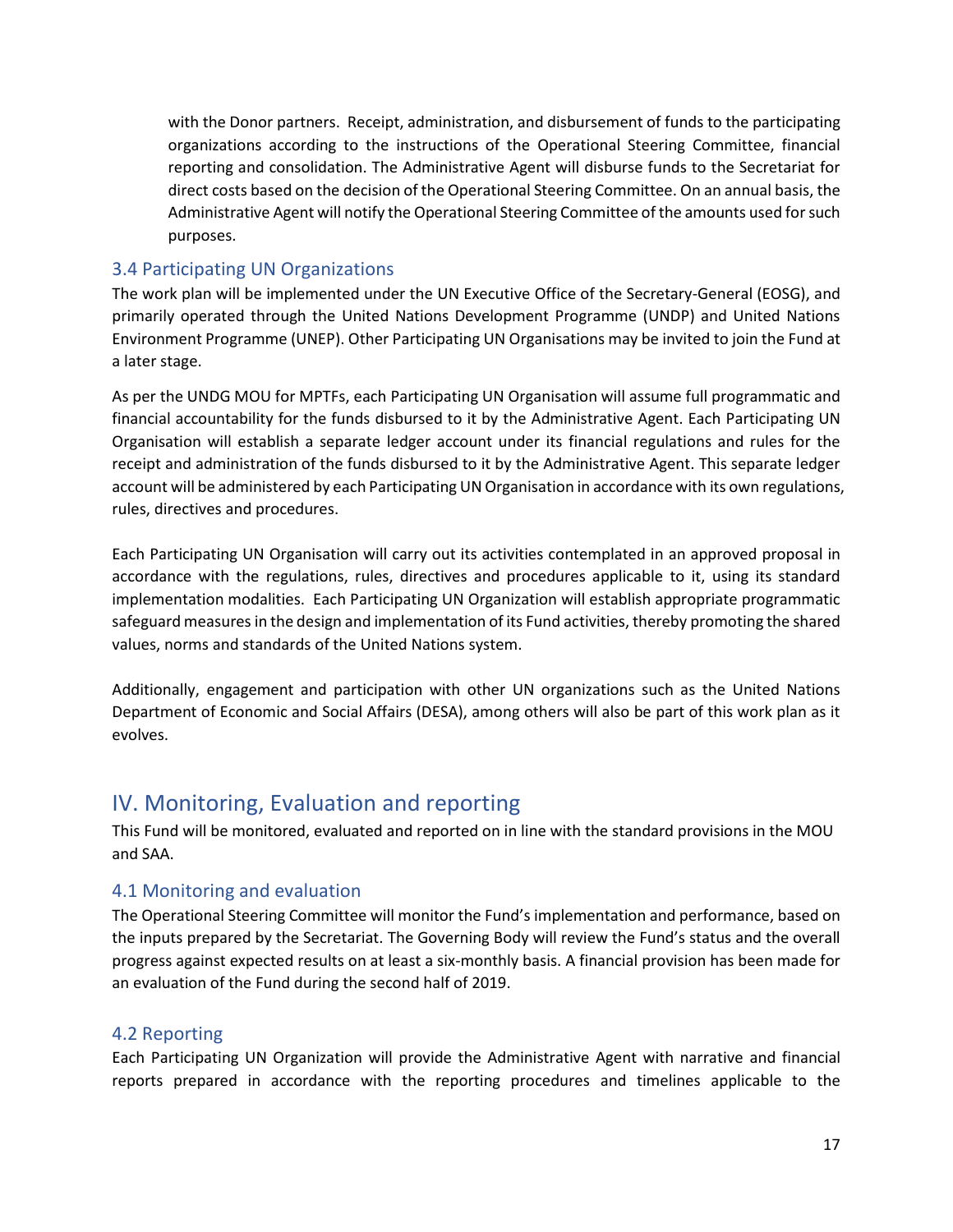Participating UN Organization as set forth in the MOU. The Participating UN Organizations will endeavour to harmonize their reporting formats to the extent possible.

The Administrative Agent will ensure the preparation of consolidated narrative progress and financial reports, in accordance with the reporting provisions and timelines as set forth in the MOU, and will provide these consolidated reports to each Donor that has contributed to the Fund, as well as the Governing Body and Operational Steering Committee, in accordance with the timetable established in the Administrative Arrangement.

The annual and final report will be results-oriented and evidence based. Annual and final narrative reports will compare actual results with expected results at the output and outcome level, and explain the reasons for over or underachievement. The final narrative report will also contain an analysis of how the outputs and outcomes have contributed to the overall impact of the Fund. The financial reports will provide information on the use of financial resources against the outputs and outcomes in the agreed results framework.

The Administrative Agent will also provide the Donors, Governing Body, Operational Steering Committee and Participating UN Organizations with the following reports on its activities as Administrative Agent:

- a) Certified annual financial statement to be provided no later than five months (31 May) after the end of the calendar year; and
- b) Certified final financial statement to be provided no later than five months (31 May) after the end of the calendar year in which the financial closing of the Fund occurs.

Consolidated reports and related documents will be posted on the websites of the UN MPTF Office at mptf.undp.org.

### <span id="page-17-0"></span>V. Audit

The Fund will be audited in line with the audit provisions in the MOU and SAA, as well as 2014 Framework for Joint Internal Audit of UN Joint Activities. The Administrative Agent and Participating UN Organisations will be audited according to their own rules and financial regulations and in line with this framework for joint audit.

### <span id="page-17-1"></span>VI. Public Disclosure

The Secretariat and the Administrative Agent will ensure that the Fund's operations are disseminated to the appropriate stakeholders, including Operational Steering Committee decisions, project submissions and any other documents on work planning, fundraising or results assessment.

All stakeholders should take appropriate measures to promote the Fund. Information shared with the press regarding fund beneficiaries, official notices, reports and publications shall acknowledge the Fund role. More specifically, the Administrative Agent shall ensure that the role of the Donors, contributors and relevant stakeholders is fully acknowledged in all external communications related to the Fund.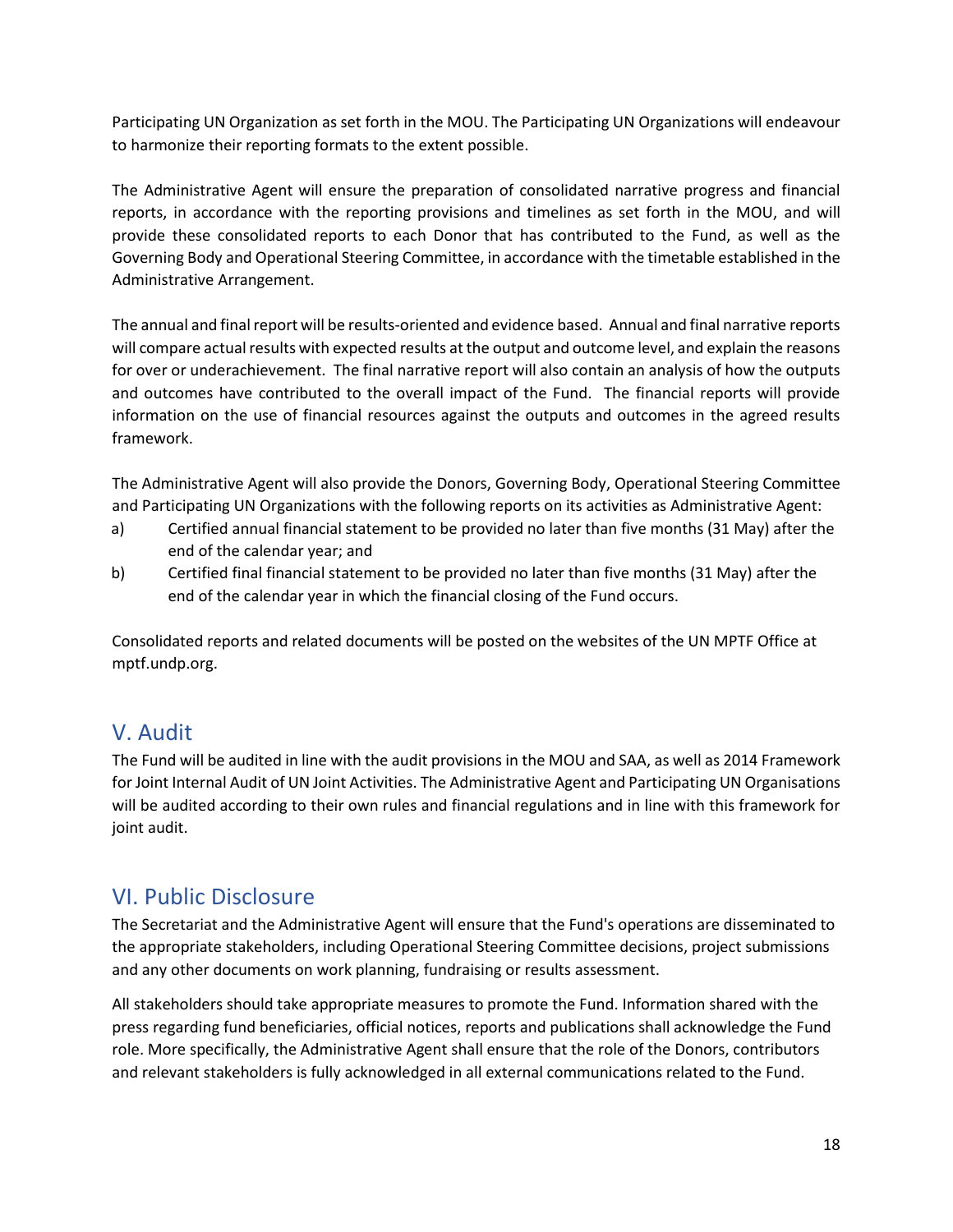### <span id="page-18-0"></span>VII. Expiration of the MPTF

The Fund has an Operational End date of 31 December 2019.

It is foreseen that all Participating UN Organisations will financially close their projects funded out of this Fund by latest 30 June 2021, and refund any outstanding balance to the Administrative Agent by that date.

Any balance remaining in the Fund Account upon completion of the Fund will be used for a purpose mutually agreed upon or returned to the Donor(s) in proportion to their contribution to the Fund as decided upon by the Donor(s) and the Operational Steering Committee.

The Fund will be Financially Closed by 31 December 2022.

<span id="page-18-1"></span>The Memorandum of Understanding will expire upon the delivery to the donor(s) of the certified final financial statement pursuant to Section IV, paragraph 5(b) of the MOU. It is foreseen that these final certified final financial statements will be delivered to the donors by latest 31 May 2023.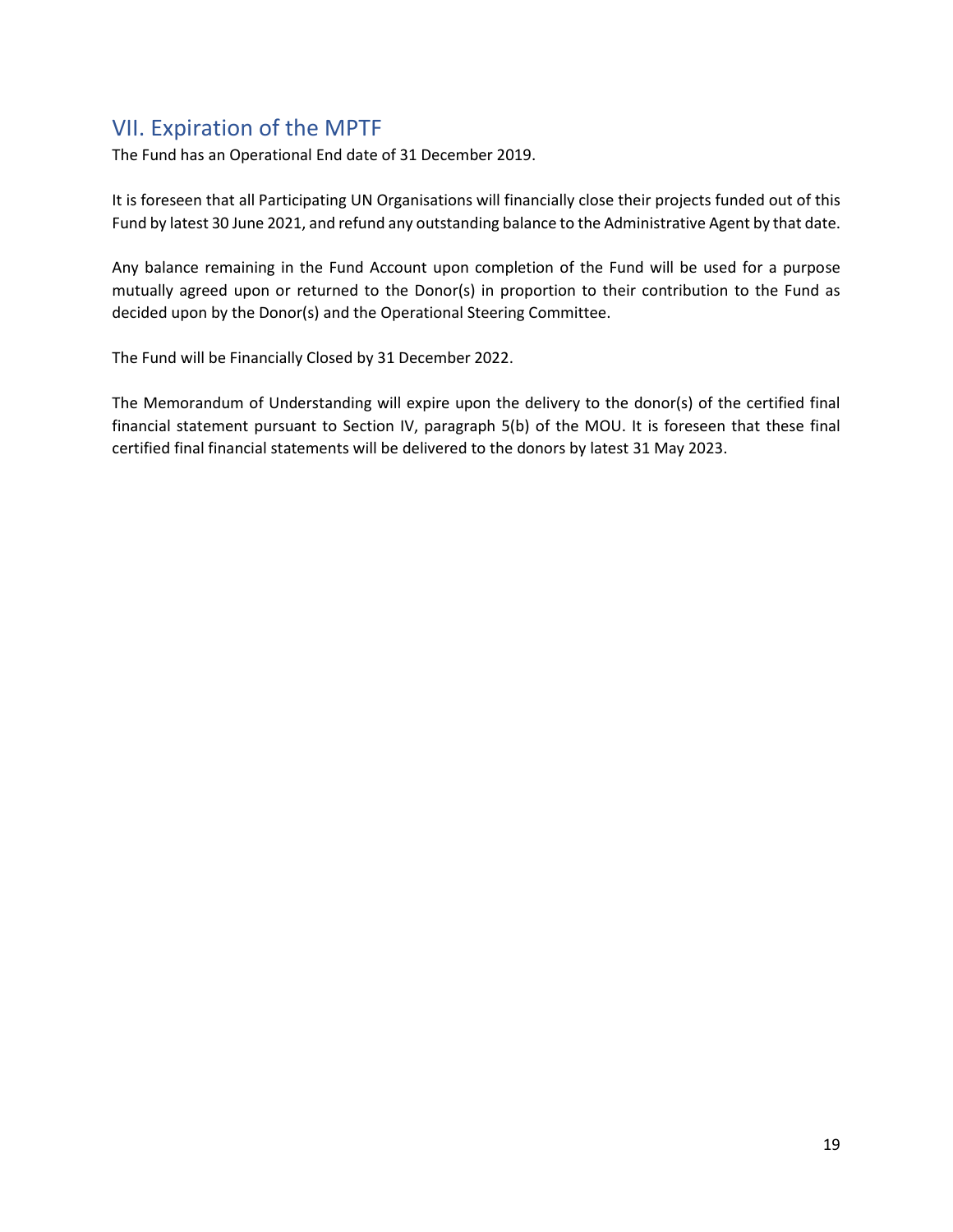### Annex I. Activities and Milestones

The initial implementation period of the strategic framework to late-2019 will be punctuated by a series of activities and deliverables, as summarised below. The proposed schedule takes account of: (a) the urgency of the financing agenda, (b) the pace at which substantive work can be developed, (c) the alignment with the institutional development agenda set out in the reform proposals, and (d) the key political milestones along the way where reporting on progress would be essential.

*1. Strategic Plan* (July-December, 2017): to complete the strategic plan covering the UN's approach to financing the 2030 Agenda.

- *Q4* 2017: approval of core financing strategy, and integrated into overall reform proposals to be submitted December.
- Q1, 2018: financing strategy enabled as part of overall reform proposals approved.
- 2. *Economic and Financial Policy Making and the 2030 Agenda*: integrating the 2030 Agenda into core economic and financial policy making:
	- Q4 2017:
		- DESA provides 'non-paper' on 2030 Agenda/Paris links to financial and economic policy making.
		- Argentina agrees to basis on which the topic can be progressed under G20 in 2018.
		- UN engages more formally with G20 Eminent Persons Group on Global Financial Governance.
	- Q1-Q3, 2018:
		- On-going work with and through G20 on agreed aspects of financing the 2030 Agenda/Paris Agreement.
		- Engagement with the IMF directly on the alignment of 2030 Agenda/Paris Agreement with key IMF tools and activities.
		- Focus at key events, including World Economic Forum/Davos, FFD and HLPF.
		- Establishing Secretary-General's Advisory Group.
- 3. *Country Pilots*: to select, initiate and complete pilots of country-based provision of financing support, developing network expertise approach and delivering real financing.
	- Q1-Q4, 2018:
		- Select countries and agree approach with UNDP and other agencies/expertise.
		- Initiate pilots, delivering perspectives and early work to HLPF/FFD.
		- Deliver initial results into high level event on financing the 2030 Agenda.
	- Q1-Q4, 2019:
		- Complete core phase of pilots, and draw experiences/lessons.
		- Consolidate UN capability network, and agree on training needs, tools and approaches.

Formulate basis for rolling out more extensive array of finance-related services to Member States.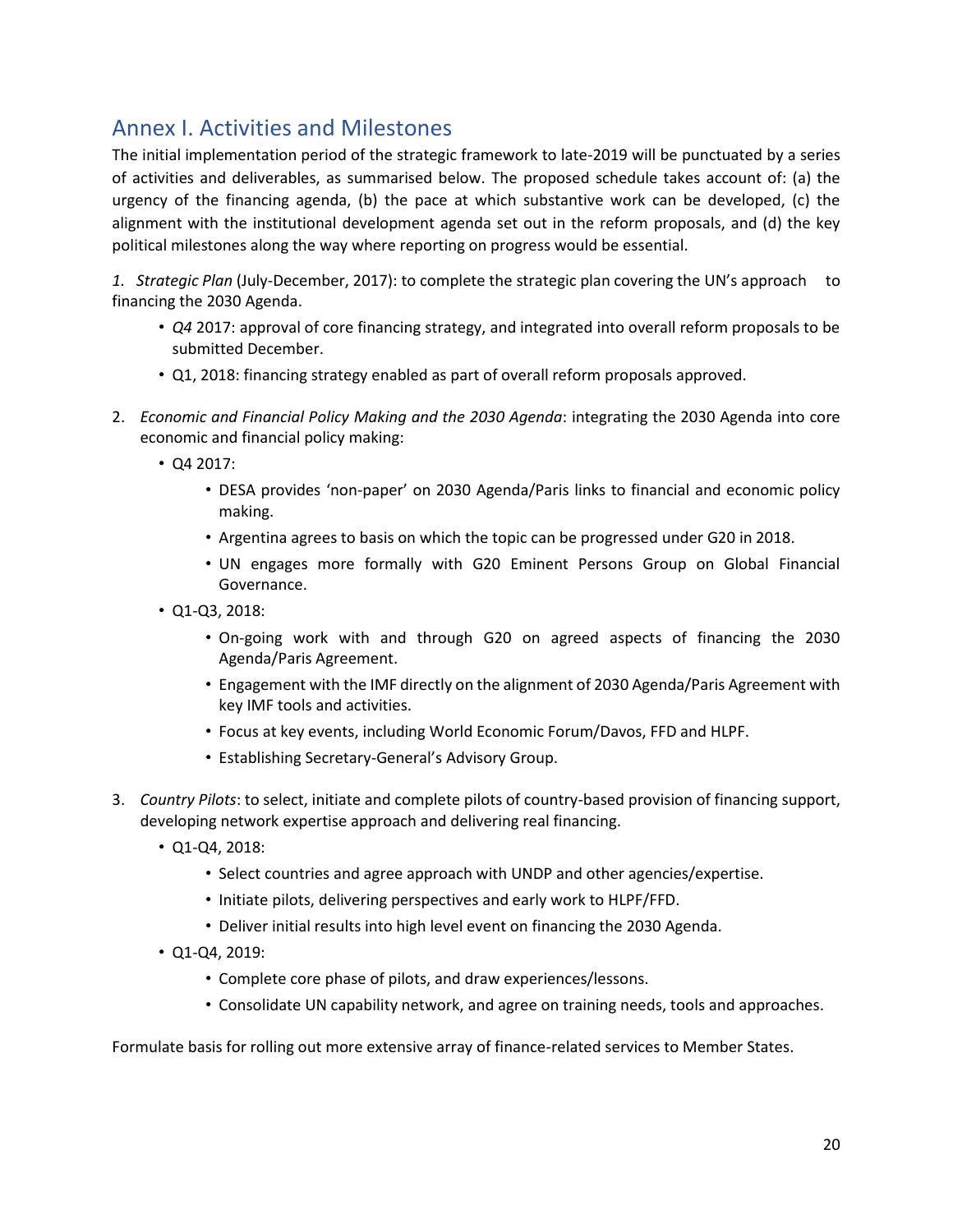- 4. *Climate-Related Financing*: strengthen the UN's role in establishing narrative, policy engagement and services related to climate-related financing:
	- Q4, 2017
		- Launch and begin to socialise the UN-WBG platform on climate finance "Invest4Climate".
		- Bring finance as a core issue to the Climate Principals (heads of agencies) and begin to develop a basis for exploring how to develop a UN-wide approach.
		- Deliver an integrated, UN-wide approach to the Secretary-General's engagement in the Paris Summit on climate finance in December, 2017.
	- Q1-Q4, 2018:
		- Build out UN-wide approach to climate related financing
		- Support UNFCCC in its efforts to broaden and strengthen the substantive dimensions of financing in the COP process.
		- Engage on regional/thematic aspects of climate related finance, such as those exemplified by the situation in the Caribbean and the Sahel, among others.
		- Guide the development of the UN's high-level engagement in new climate related platforms, such as the Invest4Climate.
		- Ensure that climate considerations are present in country related financing work.
		- Build climate related financing perspectives and cases into the proposed Finance Summit.
		- Shape Secretary-General's climate related finance inputs to key venues and platforms, including UN and non-UN.
	- Q1-Q4, 2019:
		- Broadly continuing as above, with focus on bringing key, evidence based messages to the Climate Summit in late 2019.
- 5. *Digital Finance and the 2030 Agenda:* build out the core platform delivering digital financing for 2030 Agenda at the country and international levels:
	- Q4, 2017:
		- Encourage Argentina to develop sustainability aspects of digital finance as a G20 work stream, building on existing work on financial inclusion, and connecting to on-going work on green and sustainable finance in the G20.
		- Engage with key actors across the UN and externally to assess the need for, the interest in, and the approach to a UN-hosted task force on digital finance and the 2030 Agenda/Paris.
	- Q1-Q4, 2018:
		- Subject to agreement, initiate task force on digital finance, probably hosted and co-Chaired by UNDP, comprising a public/private mix of participants, and then roll out work with completion by the Finance Summit.
		- Ensure that the international work and country engagements take digital finance carefully and systematically into account, thus generating new knowledge and impact.
		- Launch results of task force at Finance Summit.
	- Q1-Q4, 2019:

Agree a basis for taking forward digital finance as a driver of financing for 2030 Agenda/Paris across the UN and where relevant with key partners and in key networks.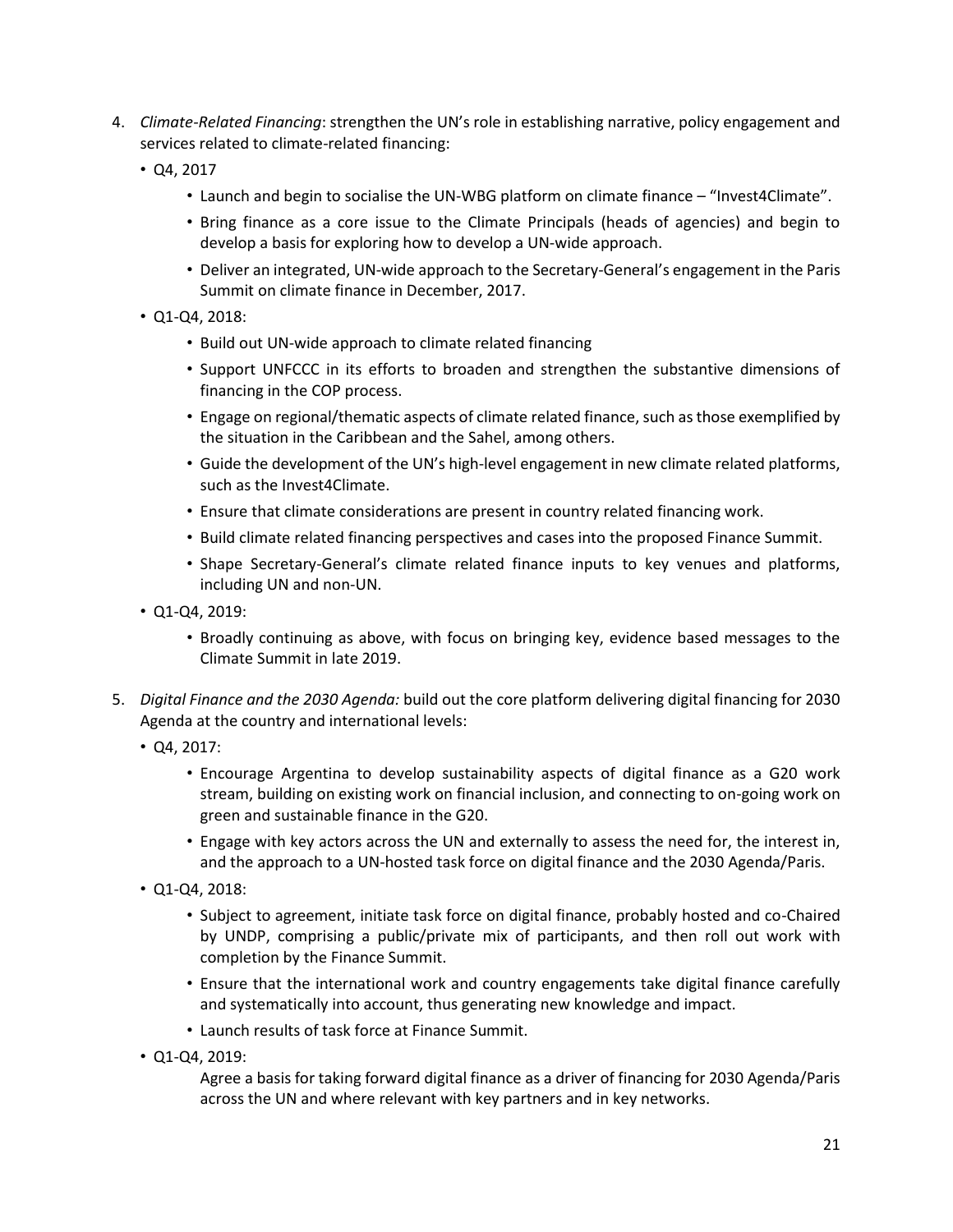- 6. *China's Belt and Road Initiative*: build out the UN's effective engagement in this uniquely significant initiative:
	- Q4, 2017:
		- Complete map out of UN engagement with the BRI.
	- Q1-Q4, 2018/2019:
		- Assess and develop current appetite for the UN to take a more systematic approach to engaging in the BRI, internally, in China and internationally.
		- Subject to the above, design and agree a first phase of taking a more integrated approach through an internal process of evolving coherence, risk management, and complementary synergies.

Implement and review first phase, whilst exploring high levels of integrated approaches involving external actors, including China.

- 7. *Convening on Finance:* deploying the Secretary-General's convening power to ramp up ambition in financing the 2030 Agenda and Paris commitments.
	- Q4, 2017:
		- Determine whether and if so the timing, scale and focus of a Finance Summit in 2018.
		- Ensure that the Secretary-General's co-hosting of the Paris Summit in December, 2017 delivers the right messages to raise ambition on the road to 2020.
	- Q1-Q4, 2018:
		- Support engagement by the Secretary-General in key fora to advance the fair globalisation narrative and its links to financing and related financial and economic policy making and architecture, etc.
		- Develop and deliver a Finance Summit, which could include a focus on (illustrative only):
			- International developments in the alignment of economic and financial policy making and architecture with the 2030 Agenda/Paris, drawing from the work undertaken in particular during the Argentinian G20 Presidency, including the results of the G20 Eminent Persons Group (see above).
			- Developments in financing resilience and countries subject to external shocks, drawing on work built out following the Caribbean disasters by the UN, the WBG and others.
			- Country level engagements by the UN as part of the strategy, highlighting progress in specific circumstances, but also the implications for the UN's engagement at country level going forward.
			- Results of task force on digital finance and the implications going forward.
			- Climate related financing, bridging the Paris Summit of December 2017 and the Climate Summit in late 2019.
	- Q1-Q4, 2019:
		- Support the design, build out and delivery of the financing aspects of the Climate Summit in late 2019.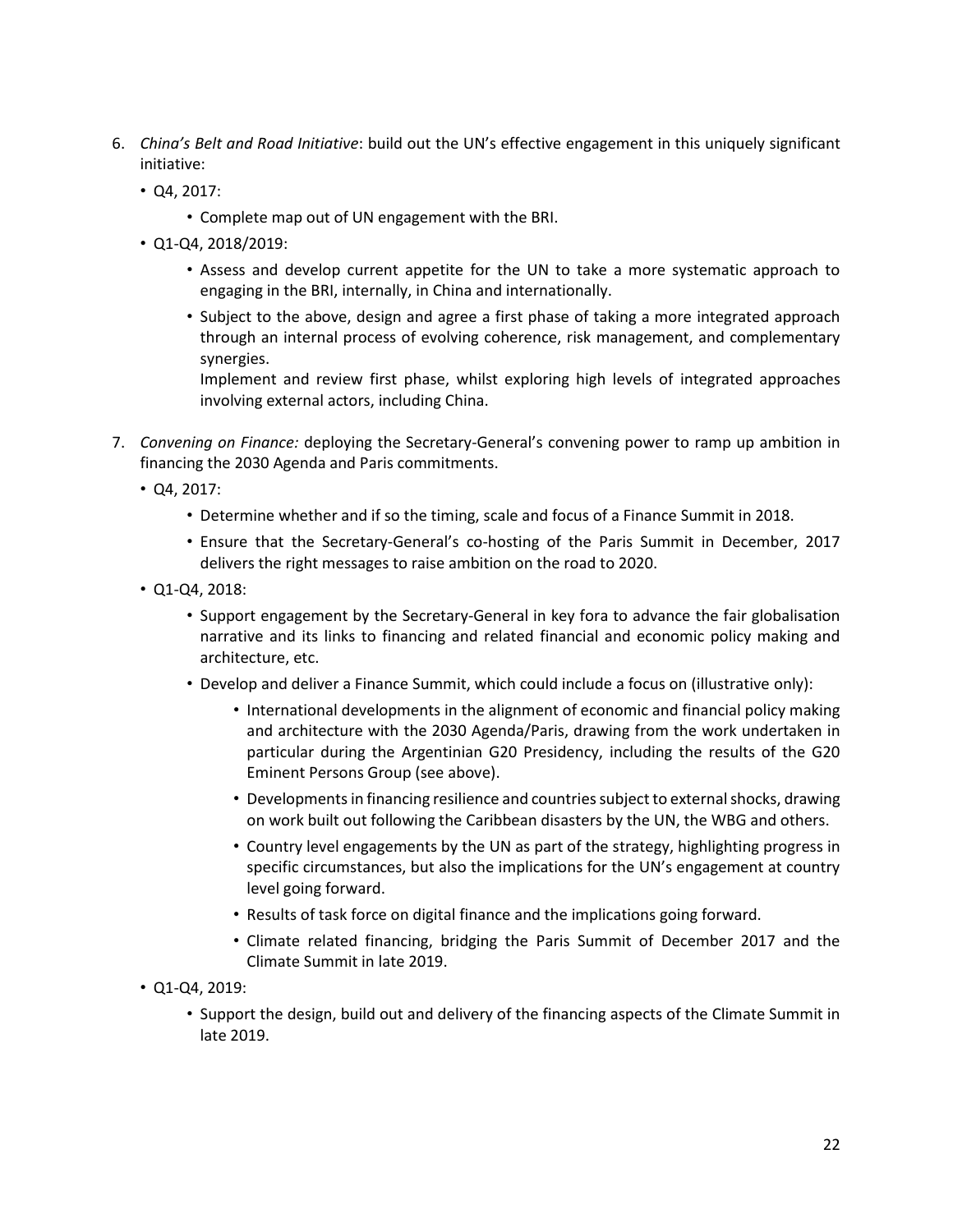# <span id="page-22-0"></span>Annex 2. Indicative Budget by Work Stream and Participating UN **Organisation**

| Table 1: Indicative budget against result areas |           |           |              |
|-------------------------------------------------|-----------|-----------|--------------|
| <b>Budget (USD)</b>                             | 2018      | 2019      | <b>Total</b> |
|                                                 |           |           |              |
| <b>Items</b>                                    |           |           |              |
|                                                 |           |           |              |
| 1. Core EOSG-Based Team:                        | 757,200   | 697,200   | 1,454,400    |
|                                                 |           |           |              |
| 2. International Policy Engagement:             | 72,000    | 72,000    | 144,000      |
|                                                 |           |           |              |
| 3. Task Force on Digital Finance:               | 527,600   | 85,000    | 612,600      |
|                                                 |           |           |              |
| 4. Finance Initiatives:                         | 292,000   | 142,000   | 434,000      |
|                                                 |           |           |              |
| 5. Convening on Finance:                        | 920,300   | 289,400   | 1,209,700    |
|                                                 |           |           |              |
| <b>6. Country Engagement</b>                    | 229,800   | 269,800   | 499,600      |
|                                                 |           |           |              |
| 7. Other:                                       | 100,000   | 175,000   | 275,000      |
|                                                 |           |           |              |
| Sub-Total                                       | 2,898,900 | 1,730,400 | 4,629,300    |
| <b>Indirect Costs</b>                           | 231,912   | 138,432   | 370,344      |
| <b>Total</b>                                    | 3,130,812 | 1,868,832 | 4,999,644    |